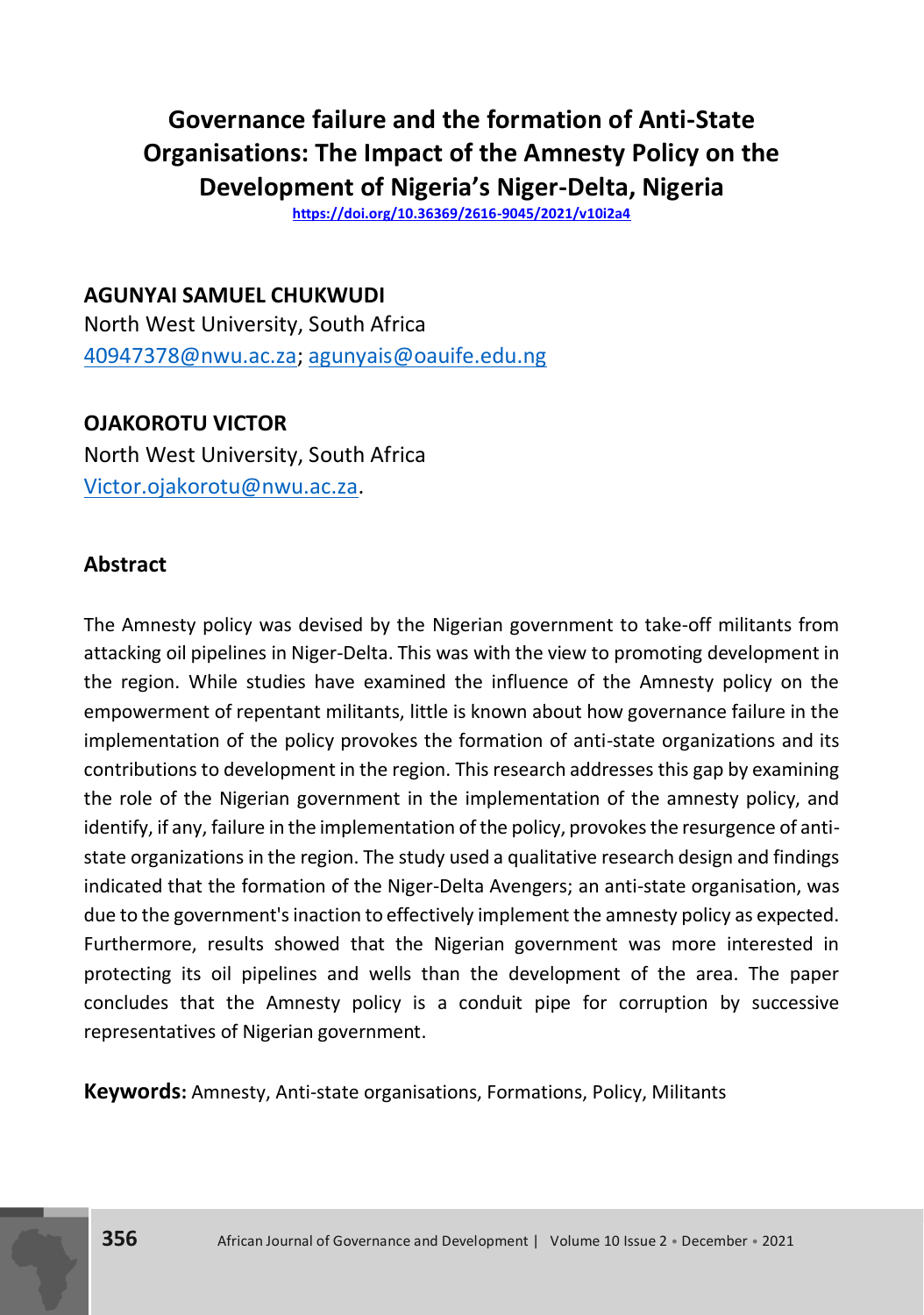### **Introduction**

In several ways, Niger-Delta region is a victim of depraved attitude of the Nigerian state and the political elites, especially the governing elites from the region (Iyabobola 2015). The ongoing probe of the Niger Delta Development Commission has shown that elites in this region lack the character and integrity to reposition and improve the socio-economic conditions of the region (Imera 2020). Thus, the actions of the Nigerian state and its ruling elites, have contributed to the region's deepening socioeconomic and environmental degradation, prompting the resurgence of more dangerous anti-state groups. In an attempt to call government attention to their situation, these militant organizations have repeatedly attacked the country's oil facilities and oil employees in this region (Alphonsus and Mohammad 2015). In reality, every policy action the state takes or fails to take in the process of trying to safeguard its oil production interests appears to aggravate the region's situation (Iyabobola 2015). For example, policy initiatives like the NDDC, 13% derivation, award of security of oil pipelines to some militants; within the region have yielded little or no results; also, the Amnesty policy is blamed for being overly militant-centered (Ubhenin 2013). As a result, some disgruntled youths, who were not militants but idle, unemployed, and ignored, were provoked to join anti-state organizations that specialize in destroying Nigeria's collective resources (Iyabobola 2015). The Niger-Delta Avengers was an example of one of such organisations formed by some aggrieved youths, who claimed, it was purposively formed to attack oil installation in the region, in order to draw government attention to their deplorable conditions (Adrian and Ben 2016). The above demonstrates that the Nigerian state's or political elites' interests have always been focused on the revenues of, or the benefits that can be garnered from, crude oil, rather than the development of the people or the region where the oil is produced. This, in itself, is partly the cause of militancy in Niger-Delta region (Ajayi and Adesote, 2013).

Measures such as oil minerals producing areas development commission (OMPADEC), Niger Delta Development Commission, 13% derivatives, among others), have been initiated by successive governments to tackle militant activities in this region, yet there are still rising attacks on oil installations and expatriates (Kio-Lawson and Dekor 2014). These attacks have had severe effects on human insecurity and socio-economic development of the region (Ako 2011). It reduces Nigeria's daily oil production in and consequently led to poor income generation (Beloveth 2013; Iyabobola 2015; Adrian and Ben 2016). This region, has remained a theatre of war, despite all measures to get rid of activities of antistate organisations. It is replete with attacks on oil pipelines, oil expatriates, and community people (Ako 2011; Ikelegbe and Umukoro 2016). It is imperative to note that if lasting solution is not provided to tackle the recurrent trends of militant attacks in the region, it could further impoverish and prevent foreign direct investment (FDI) in the region and to the Nigerian economy. Against the backdrop of this ugly scenario this article, seeks to examine the role and the character of the Nigerian state in the implementation of the amnesty policy, in a bid to identify, if any, better ways of enforcing the policy to meet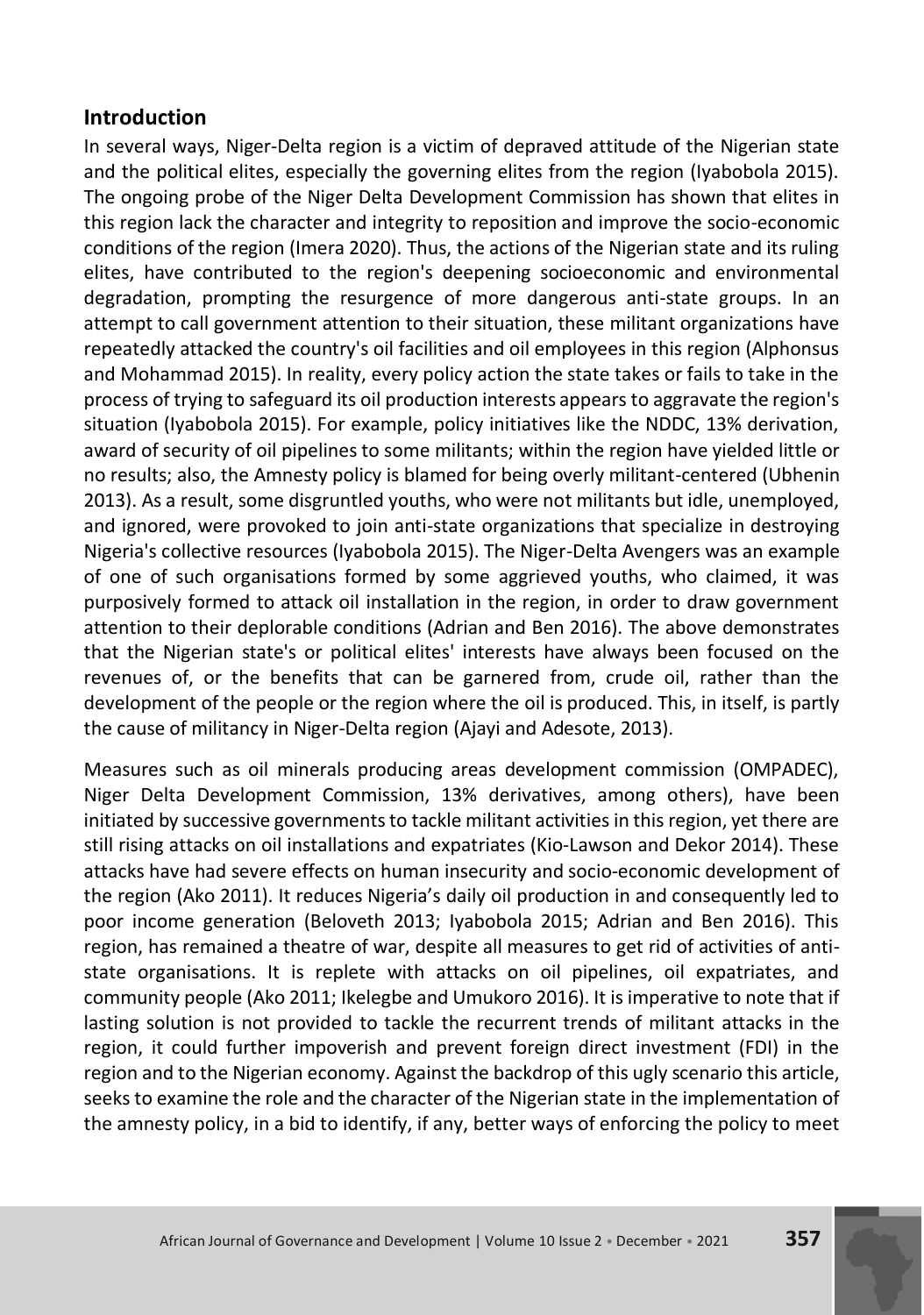its expected ends. The policy was formulated to end militancy in Niger-Delta and by extension in Nigeria. The essence of this lies in the belief that research in this direction, could help expose inherent problems in the implementation of the amnesty policy and proffer solutions to the problems.

While several studies have looked into the impact, utility, and effects of the amnesty policy on oil production, food security, internal security, infrastructure, sustainable development, peace, militancy, and insurgency (Ikelegbe, 2010; Beloveth, 2015; Igbekoyi 2012; Aghalino, 2012), little is known about how the Nigerian state's character has specifically stimulated the reappearance of more dangerous a criminal element. Understanding that the Nigerian government rushed to develop the amnesty policy to safeguard its oil assets (pipelines, institutions, oil wells, and gas turbines, among others) from attack, Ako (2011) would oversee the policy's execution to ensure that its goals are met (Adrian and Ben 2016). Thus, the research aims to answer the following questions: How has the attitude of Nigerian State towards the implementation of Amnesty policy stimulated reappearance of more dangerous formation of anti-state organisations in Niger Delta? Why has the amnesty policy failed in putting to an end attack on state's properties (pipelines, institutions gas turbines, oil wells etc.) in spite of juicy reward of ex-militants in the region? How can the policy be used to engender socio-economic, environmental and sustainable development including the expected peace in the region? Specifically, the paper's objectives are to:

- i. examine factors contributing to governance failure in the implementation of the Amnesty policy
- ii. determine the effect of governance failure in the implementation of Amnesty policy on the formation of dangerous anti-state organisations in Niger-Delta, Nigeria, and
- iii. iii. identify how amnesty policy can be improved to forestall development and peace in the region.

# **Conceptual Reviews: Governance, Amnesty Policy, and Anti-State Organisations**

Governance is akin to effective administration of the country than to its politics. It is about the execution of government functions to meet the expectations of the people in terms of service delivery to them (Agunyai, 2018). While politicking is about gaining control of power to rule or govern a country, governance is the actual ruling and administration of the country. Thus, governance, can be defined as the ability of government to administer the state or country through the enforcement of rules and regulations as well as providing services to the people (Fukuyama, 2013). It is any proposal that is connected to improving government functions or activities, government measures, and improving the performance of the economy and the society as a whole (Petr, 2007). This definition shows that one of the measuring indicators of governance is the performance of the economy and the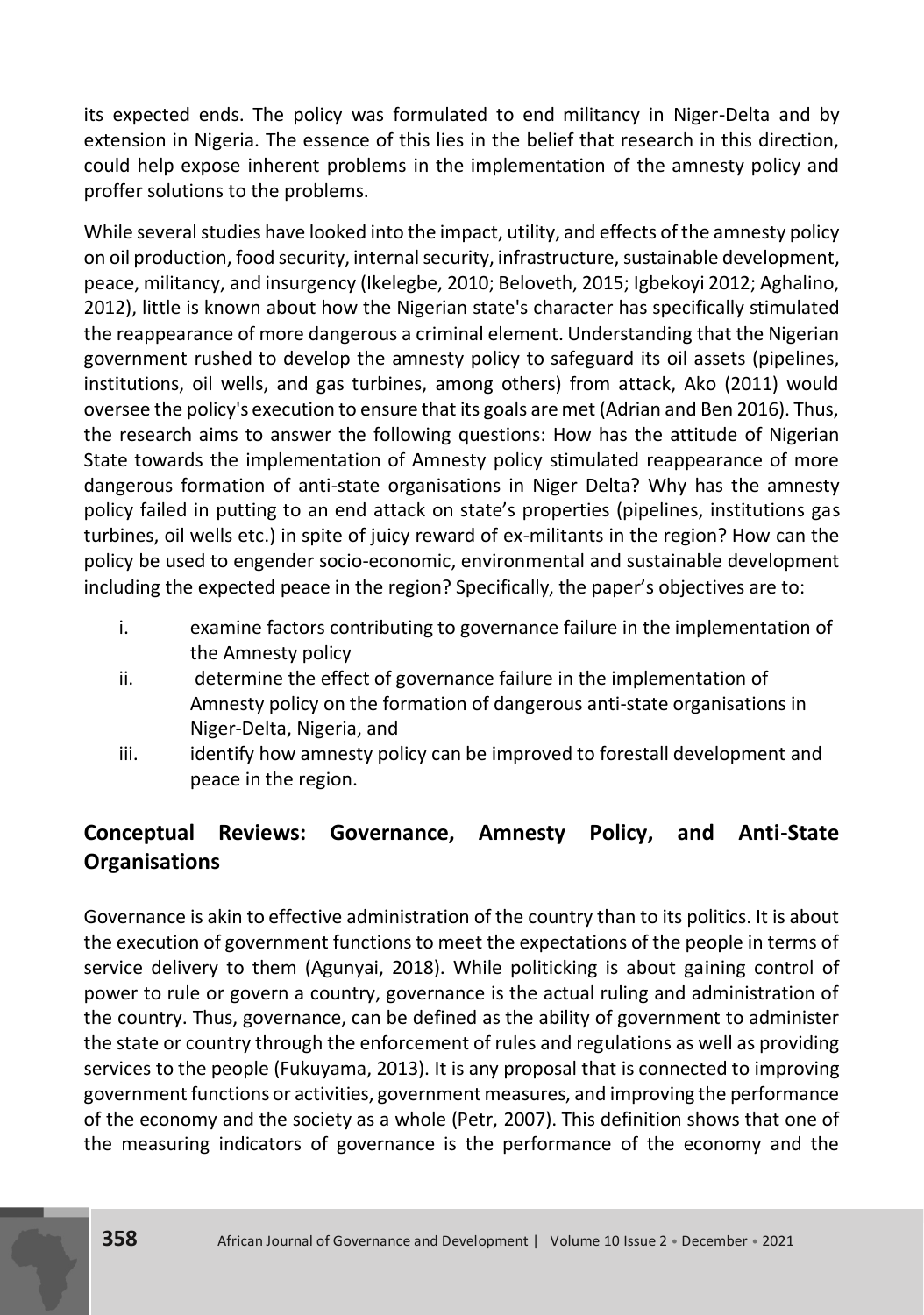society. This is correct in the sense that government whether democratic or not, strives to work to uplift their economy and society, because these are sacred yardsticks of governance. Governance is more focused on the outcomes of government actions and execution of its roles. It is more of administration and steering of the state through policies and provision of services, within the state. Historically, governance has been closely associated with government activities including the direct care, control, and command through the top-down hierarchy system, but today, due to globalization and technological advancement, it has changed (Petr, 2007). It has changed to include effective coordination of government activities through partnership and dialogue. Government and governance are not the same, even though both have been used interchangeably to connote the same thing. Government is an organization, body, or institution that operationalizes the basic principles of governance. It is a set of organization (ministry, commission, cabinet, legislature, government offices, state administration), or government actors, society's players or representatives of government, which defines forms, models, or regimes of governing. Governance is the level of interactions, among traditions, processes, structures, component units of government that determine how decisions are taken, power are enforced, and how the citizens have a voice in their affairs (Petr, 2007).

Governance is largely about relationships, accountability, and power. It shows the extent to which the citizens can hold the government accountable and the extent of relationships between government and the people through enforcement of law, provision of services, and inclusion of the citizens in decision making processes (Agunyai and Olawoyin, 2019). This goes to show that it is more of processes, interactions, coordination and relationships that involves both the public and private sectors (Yu, 2018). It involves the private sector, when the state transfers its exclusive powers to civil society organisations, voluntary organizations or groups. For example, governance, is the basis through which civil society organizations hold the state or government accountable for its duties. Governance could be bad or failure and good. Governance failure is the inability of the state or government to effectively coordinate, interacts, carry-along the people, provide transparent steering or administration of the country. Governance failure is more akin to mal-administration, lack of transparency, breakdown of the rule of law, poor maintenance of law and order, disconnection between policy outcomes and expected ends or actual achievements, lack of accountability and responsiveness among others. The absence of these attributes portrays governance failure or crisis (Afolabi and Agunyai, 2017).

Amnesty policy is a government programme, designed to rehabilitate repentant militants, who have surrendered their weapons to the Nigerian state or government (Alli 2013). In 2009, the Nigerian government implemented the Amnesty programme (or policy) to address incessant militant crisis, a predominant social problem in Niger-Delta, nay Nigeria. For Apah (2014), the Nigerian state implemented the Amnesty policy to stop attacks on oil infrastructure, take-off militants from restiveness, and engaging them in empowerment programmes (Ajibola 2015). For Benjamin (2016), it is a strategy designed to guarantee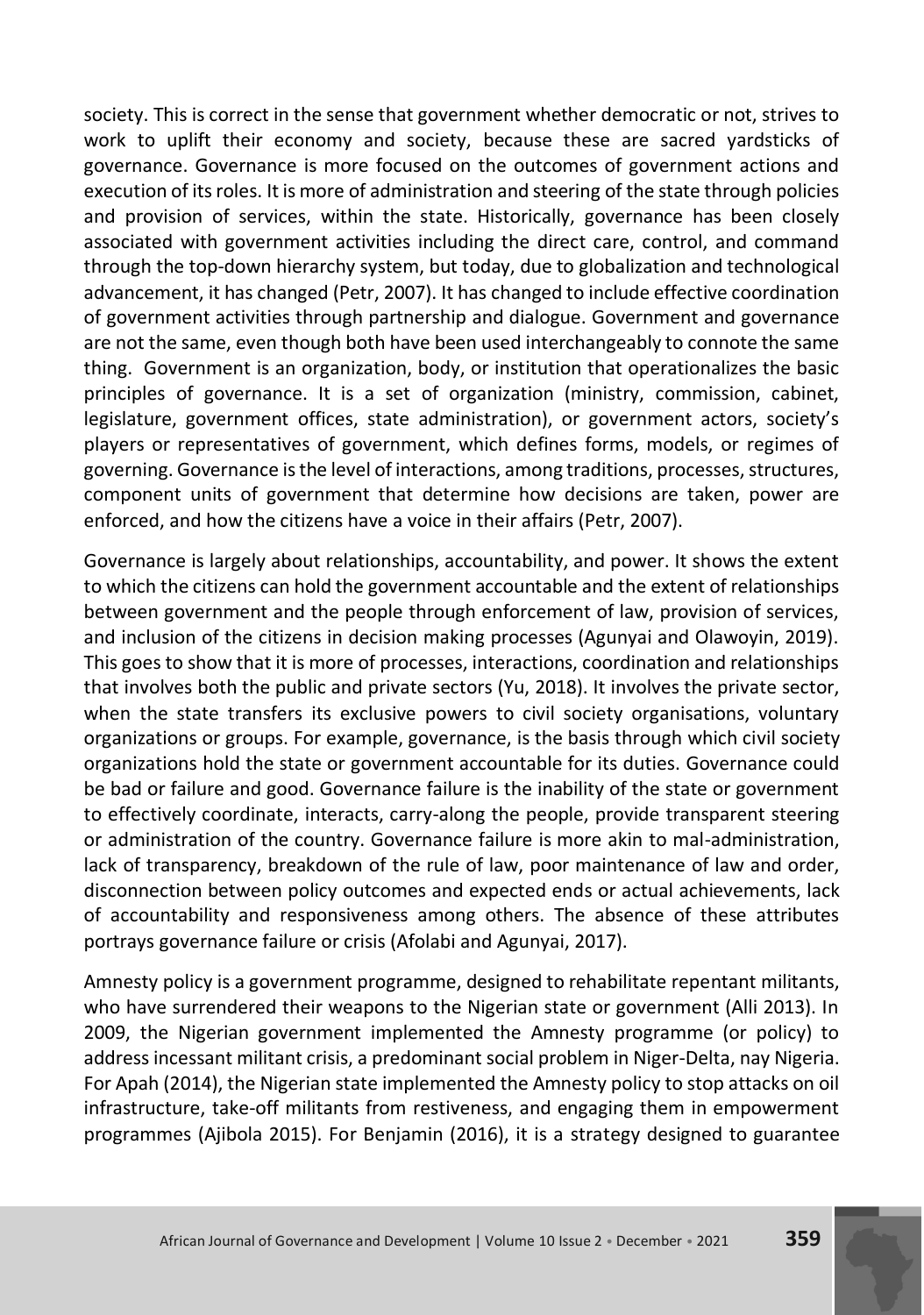access to oil wells, increase oil revenues, and reduce the human cost of the militant attacks. It was not intended to bring any long-term solution to the violence. This is the government's programme designed to exonerate and pardon from being punished for offences committed against the state or government. Specifically, it is a governmental intervention programme that seeks to pardon groups that have continually damaged state's properties like oil installations, engaged in criminal activities like bombing of oil wells, pipelines, kidnapping, etc. It can also be seen as government action or call that aims at forgiving criminals or militants who specialises in massive destruction of state's own pipelines, wealth or resources massacre and assassination (Aghedo 2015). The call for these criminals or militants to repent and receive forgiveness or pardon for offences committed against the state is usually within certain period. Ekumaoko (2013), sees the amnesty policy as pardon granted to militants who have been attacking oil infrastructures, by the Nigerian government, over claims that their region is neglected, underdeveloped, and the revenue from resources from their region is not used to develop their region.

Similarly, Alli (2013) sees the programme as a general pardon of offence by government and a deliberate overlooking of offenses against government by militants. Amnesty is granted within the confine of the law and within a period of time. It is not forever opened; it must be within specific period. It is the mutual agreement between the government and militants, involving repentance, surrendering of weapons or cease of attacks on oil infrastructures by militants and granting of pardon and rehabilitation by the government. It is more of a two-way process involving the government and repentant militants. It enhances an interregnum of peace, cessation of hostility and peace building (Ekumaoko, 2013). It was adopted by the Nigerian government in 2009, to boost its oil production and stop incessant attacks on the Nigerian oil architecture and to forestall peace in the region.

Anti-state organisations on the other hand, are group of people who are against the state. This group of people manifest their hatred towards the state through destruction of state's properties, treasure and common wealth. Their ideology and that of the state contradicts in several ways. For instance, militants' activities that aim at breaking pipelines, bombing of oil wells, government institutions, kidnapping of people, massacre and assassinations of government representatives including car bombings and attacks on government and military buildings using military equipment can be termed as anti-state organisation. For instance, examples of anti-state organisation in Niger-Delta area include Niger-Delta Avengers, Movement for the Emancipation of the Niger Delta (MEND) and other militants' or groups. The anti-state organisations on the other hand, are any group of persons or organisation that repeatedly attack properties of the state or the pool of resources belonging to the generality of the people in any part of the country. The anti-state organisations in this context represent groups like the Niger-Delta Avengers, MEND, EGBESU boys, militants etc. While Amnesty policy brought some modifications, debates on the actual intent of Nigerian state over its implementation have continued to rage. To some, the policy portends an increase in the country's capacity of oil production, safe oil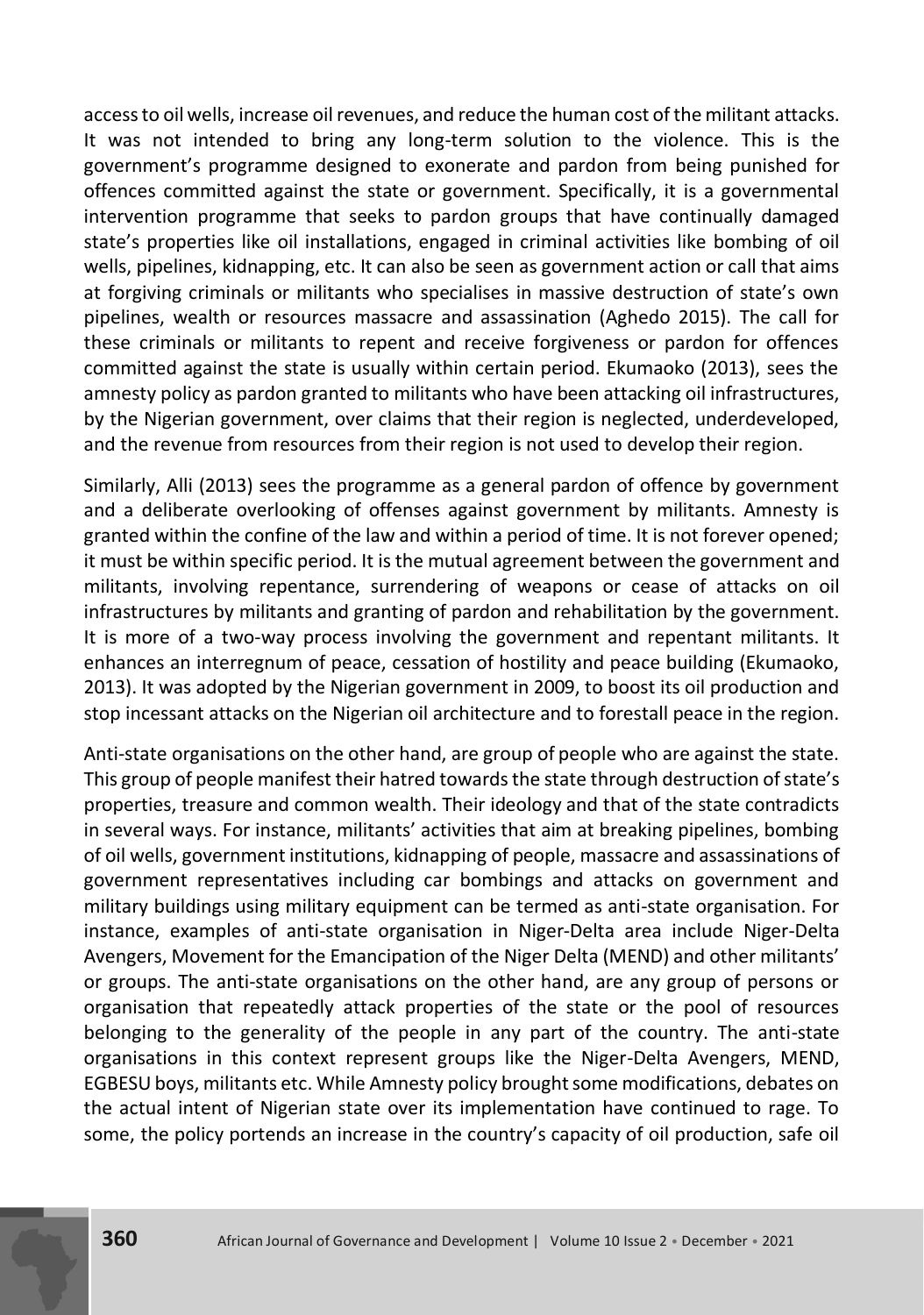pipelines and installations and successful disarmament as well as stabilizing the security conditions of the region. For instance, the Amnesty policy stimulated a rise in Nigeria's oil production from about 1 million at the peak of the Niger Delta crisis between 2006 and 2009 to 2.1 million barrels daily (Kalio, Godfrey-kalio and Okafor, 2013).

# **Tracing Structural-Functionalism and Frustration-Aggression Theories in Governance Failure, Amnesty Policy and Anti-State Organizations in Niger-Delta, Nigeria**

The history of militancy and the formation of anti-state organization in Niger-Delta, Nigeria can be explained from perspectives of frustration suffered by group of people as a result of structural-functional failures in terms of the inability of the various component units, that make up an entire system to enforce their primary functions, this is likened to what Onuoha (2015), classified as constitutional and political issues. For example, organs of government are component units in a system that (the legislature, the executive, judiciary, government ministries, commissions, and agencies, state government, local government, and others), are expected to perform their functions as expected (such as social service delivery, good governance, security, conducive environment for job creation among others) to the people, or else, it could provoke aggressive actions that can destabilize the whole system (Oyefusi, 2014). The frustration-aggressive theory holds the view that it takes a frustrated person to display an aggressive action (Dollard et al., 1939). The frustration here in the Niger-Delta case, includes high handedness of the Nigerian government, negligence of the plight and deplorable conditions of the people in this region, militarization and arbitrary arrests, environmental degradation, unemployment, poverty, inequality between these resources endowed region and other region without resources, among others triggered militancy in the region (Osaghae et al., 2007). All of these actions are capable of provoking an aggressive action from the suffering group. This is akin to the problem of militancy and resurgence of anti-state organizations in Niger-Delta, Nigeria (Idowu, 2012). For example, some of the attacks on oil pipelines and threats against the Nigerian state by militants in this region are provoked by frustrations such as (the gross mal-administration of the Amnesty policy in forms of the delay or refusal to pay for rehabilitation programme fees of militants, abandonment or the inability to fulfil promise made to militants, especially, regarding their rehabilitation and proper reintegration, poverty and underdevelopment in the region, corruption, mismanagement of resources from the region by the government, conspiracy between community leaders and government officials to undermine the welfare of the people, and poor implementation of the Amnesty policy, among others) (Akinola, 2011). For instance, the plan or delay by the Nigerian government under President Buhari administration to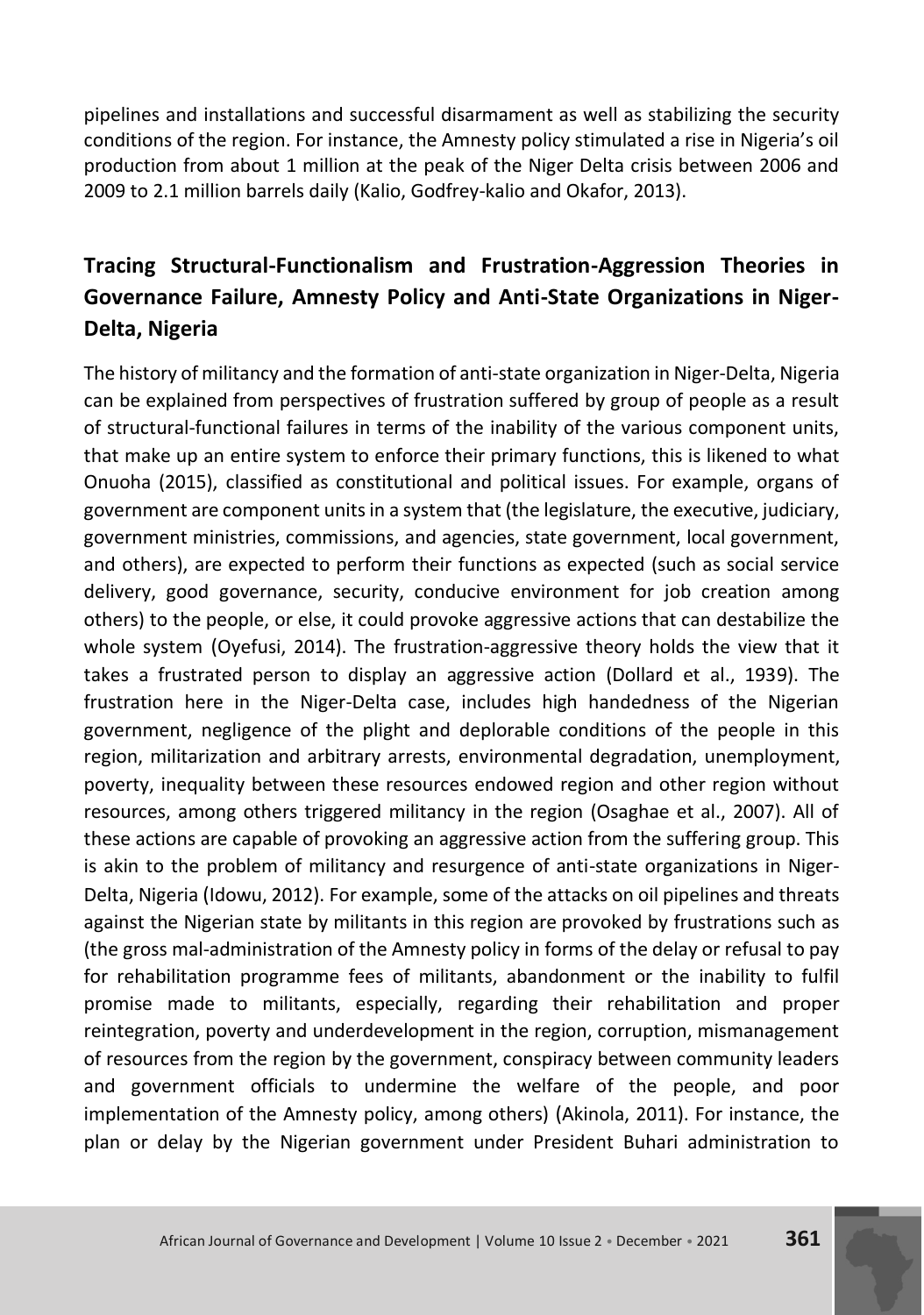promptly pay and take care of the concerns of repentant militants in Niger-Delta region was enough frustration that led to the aggressiveness and the formation of the Niger-Delta Avengers, an anti-state organization that terrorize the region and carried out major attacks on Nigeria's oil pipelines and security agencies (Aaron, 2015; Madubuko, 2014)

Similarly, several other attacks and protests against the Nigerian government were borne out of frustration over the politics of revenue allocation and mismanagement of oil wealth in the region (Esikot and Akpan, 2013; Aworawo, 2013). This region contributes more to the national wealth of Nigeria, but receives very little in terms of development. The youths in this region, seeing that development is not commensurate with resources and huge amount of revenue accruing to the Nigerian government from oil exploration in their region, got agitated and deployed aggressive action to attract the intervention of the government to address their deplorable conditions. The aggressive action of militants, even though, has been criticized, it has been highly instrumental to few developmental initiatives in the region. For example, the Amnesty policy was a product of long years struggles and aggressive actions by militants in the region. The persistent failure of government to perform its functions or fulfil some of its promise to the people, was what provoked the formation of anti-state organizations in the region. At the wake of this administration, there were militant attacks on oil pipelines by the Niger-Delta Avengers, who were fed up with the delay and alleged plan to discontinue the Amnesty policy by the government.

However, this theory as popularized by Dollard et al (1939) was criticized on grounds that apart from aggressive behavior, frustration also provokes feelings of depression, Seligman (1975), increases prejudice, and affects development (Grossarth et al., 1989). Contrary to the view of Dollard, Morlan (1949), argued that aggressive acts rarely occur in isolation, but have future consequences. A critical look at the submissions of these theorists showed that the formation of anti-state organizations in Niger-Delta, Nigeria is the consequence of aggressive actions from frustrated people who only see the enormous wealth from their region but does not feel the impact of such wealth on their lives and community. The gross mismanagement of funds allocated for the implementation of the Amnesty policy, the delay in the payment of training or empowerment fees, the quit notices and ejection of beneficiaries of the policy from rehabilitation programme, and the selective preferential treatment of some beneficiaries at the expense of others provoked not only an aggressive action, but depression (lots of the beneficiaries were sad, hopeless, and low-spirit), prejudice (selective or bias in the implementation of the policy) and further contributed to the underdevelopment of the region (for example, the resurgence of attacks on oil pipelines, was a setback to earnings from the crude oil (Adeosun et al., 2016).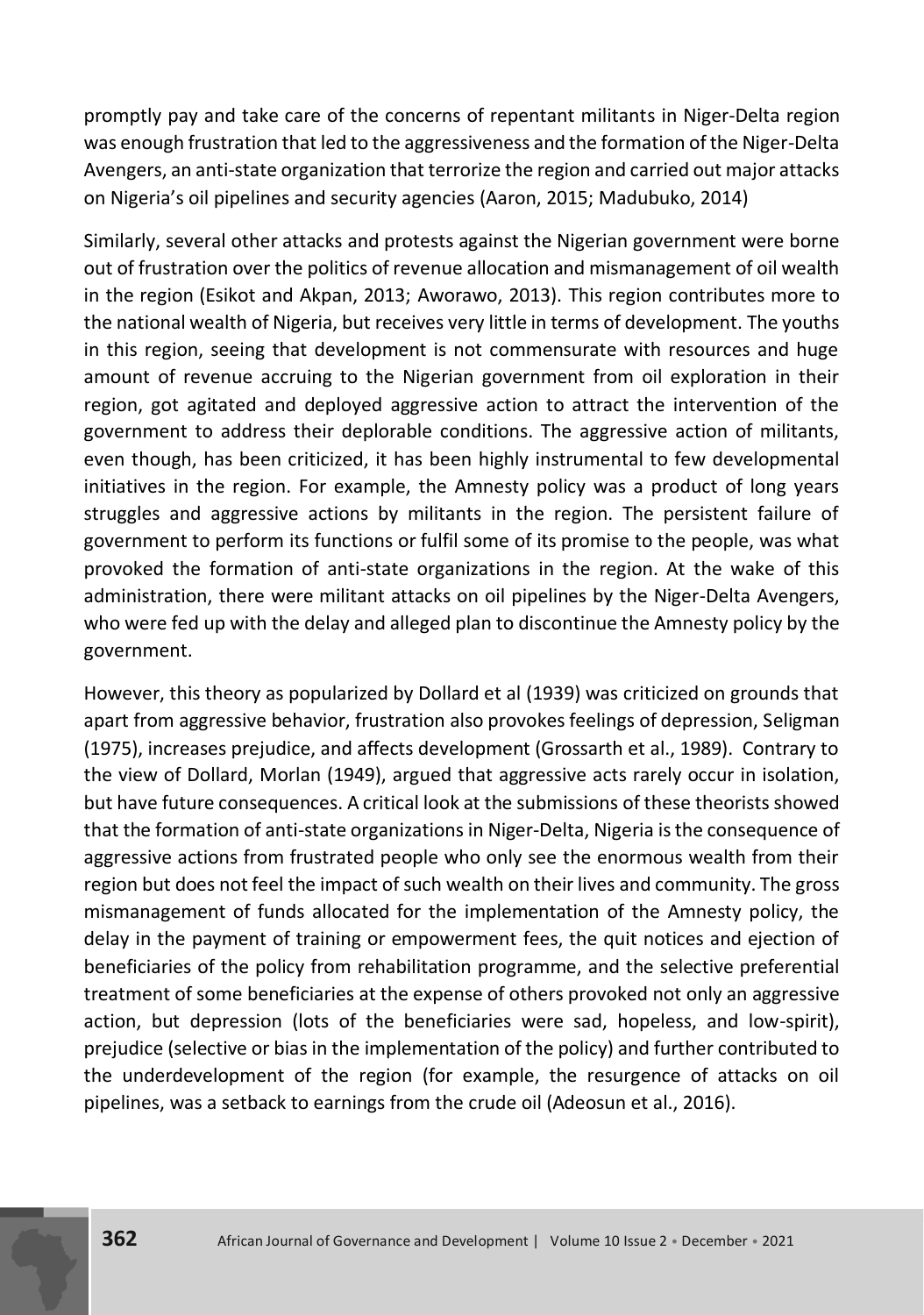Structural functionalism is a theory that holds the view that in all political systems, there are structures, units, and organs that perform certain functions to enhance the smooth running of the complex whole (country) (Roberta, 2019). It argues that failure to perform these functions would upset the political system and may likely push beneficiaries of such functions into revolt against institutions or structures in charge of such functions when services are not forthcoming as expected. It will be deceptive to expect cooperation and stability in a political system, where institutions fail to perform their statutory duties (Willett, 2001). This theory aptly applies to the formation of anti-state organization and militant attacks on oil pipelines in Niger-Delta region, Nigeria in several ways. First, the failure of governments (federal, state, and local) to judiciously manage the oil wealth from the region to improve deplorable conditions of people in the area has persistently provoked militant attacks on oil pipelines in the region. Secondly, poor implementation of the Amnesty policy is another factor that has triggered the resurgence of militants and their threats against the Nigerian state and its oil wells. The theory argues that the inability of the component units to perform their functions would lead to dysfunctions and instability in the whole system. Thus, the recurrent bombing of pipelines, kidnapping of oil expatriates, armed robbery, oil theft, attacks on security forces, and many others are dysfunctions and instability arising from the failure of government institutions (such as Niger Delta Development Commission, Ministry of Niger Delta) to perform their functions as expected. Dysfunctions are detrimental to peace and socio-economic development of the whole system. Evidence shows that while militants attacks and threats against the Nigerian state seem to be one of the most effective means of getting the attention of the Nigerian government to address deplorable conditions in the region, the negative effect these attacks seem to outweigh their gains.

# **Methodology**

Being a qualitative research design, which transcends disciplinary boundaries and thus draws on a variety of concepts and methodological tools, the study employs a qualitative method. The qualitative method utilizes an in-depth interview (IDI) and Focus Group Discussion (FGDs) to collect primary data. The IDI presents the study with vital information on the effect of failure of government in the implementation of the policy on peace and socio-economic development in Niger-Delta. Purposive sampling was employed in the selection of four categories of respondents from officials/supervisors in charge of the Amnesty policy, beneficiaries of the policy, community leaders, and academic experts in public policy analysis. The criteria for inclusion are beneficiaries or involvement in the administration of the policy, and years of experience in policy analysis. Interview schedule constitutes the research instrument for IDIs and FGDs. Beneficiaries were considered for the interview because of their adequate knowledge of how the policy was implemented.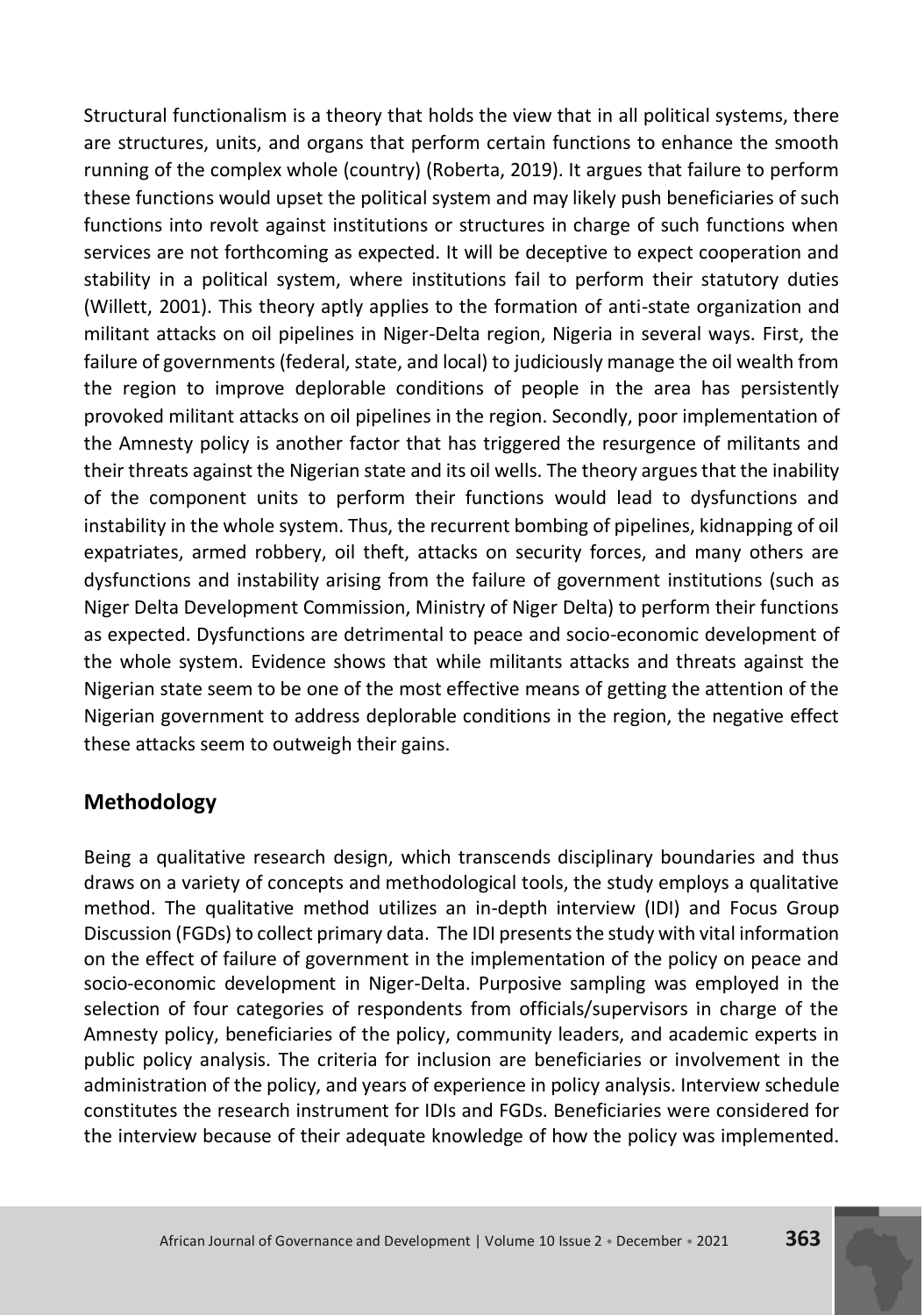Supervisors, who were appointed government officials in charge of implementation and administration of the policy were selected based on the informed knowledge about government efforts to alleviate poverty and transformed the region, the choice of community leaders was made based on their knowledge on the effect of the policy on community development. The need to have a balanced information on the policy outcomes from experts in the academics motivated the choice of public policy analysts. Secondary data that probe into existing crisis and government interventions through various policies including the Amnesty policy are sourced through desktop reviews of empirical works on the subject. The data collected from interviews form the basis for achieving the objectives of the paper. The paper aims to present, analyse and discuss the data collected from the field. As previously stated in the objective, data for this study were collected from three states out of the nine states in Niger-Delta. In each state, 1 FGDs consisting of beneficiaries of the policy was conducted. Each FGDs, consists of 3 males and 3 females' beneficiaries. Similarly, 3IDIs are selected, 1 participant from the amnesty office, 1 community leader and 1 policy analyst were selected in each state. In all 9 participants for the IDI and 18 beneficiaries for the FGDs were selected and interviewed. The content analysis was employed in the process of data analysis.

# **Findings**

# **Mapping factors influencing government failure in the implementation of the Amnesty policy and its implications**

### *Government Failure in the implementation of the policy*

Evidence from the analysis and application of structural-functionalism and frustrationaggression theories to this subject above shows that the failure of units and structures in a system to perform their functions, sometimes infuriate and provoke actions that destabilize the system. Nigeria is a system, which consists of component units, structures, and social institutions saddled with responsibilities, if adequately performed, could stabilize the Nigerian system, but if not, could degenerate the entity called Nigeria. Government and its agents are parts of component units that ensure the stability of the system through effective performance of their functions. Organs or agents of government includes the legislature, the executive, judiciary, ministries, commissions, agencies, departments, and others that represent government in the enforcement of its functions. In the case of the Niger-Delta, the Amnesty policy and its enforcement is within the purview of government commissions, agencies, and ministries. The implementation of the policy was marred with the failure to incorporate mechanisms or strategies for the evaluation of the policy performance and effectiveness (Pugel, 2009). Similarly, one other failure of the policy was that there was no definition of policy priority of the Nigerian government towards addressing the structural challenges in the Niger-Delta region (Okonofua, 2016). In other words, the policy, which was fabricated to end violence on oil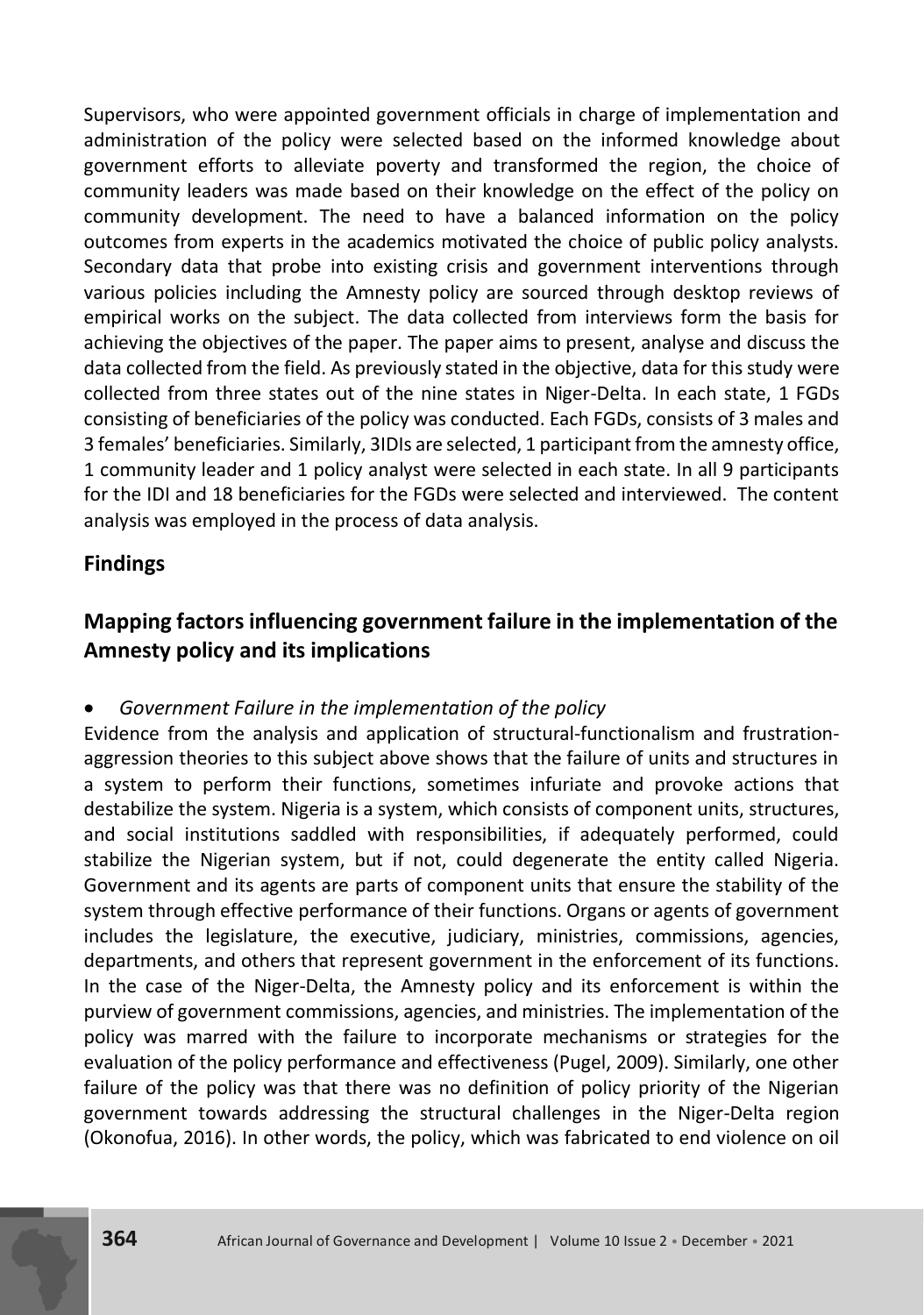assets, does not consider the root causes of the problem that led to the violence. This is a huge failure on the part of the Nigerian government who was only interested in its oil assets than the development of the area. The government is not sincere with the implementation of the policy, it suffers from misplaced priority, which was to end attacks on oil assets of Nigeria and not the cause of attacks (FGDs, Delta State, 30 January, 2021). Another factor that defined the failure on the part of Nigerian government is the lack of demobilization of militants, this was taken as disarmament. The Nigerian government hurriedly believed that once the militants surrender their arms, that alone will cut them off from affiliations with their units, organizations or groups (Okonofua, 2016). The inability of government to de-mobilized militants from their prior militant groups and organizations makes them prone to resurgence of their militant organization in the region. The submission of arms by militants to the Nigerian government, without de-mobilizing them from having connection with their previous networks makes rehabilitation and reintegration into the society difficult (Ajibola, 2015; Ubhenin (2013) and Ajibola (2015). The exaggeration of the success of the Amnesty policy, even before implementation is another cause of government failure. Although, the policy achieved some success in terms of disarmament, however it was revealed that militants surrendered only a fraction of their weapons, while they still benefit from the programme, this in the long run severely affected the de-mobilization aspect of the policy (Okonofua, 2016). The routing of payment of stipends, re-integration allowances through some notable militias is one other area government has failed in the implementation of the policy (Okonofua, 2013).

This significantly undermines the peace and development of the region, as majority of the militants still maintain relations with their former anti-state organizations. Other factors that contributed to government failure include bureaucratic bottlenecks, delay tactics of the Buhari administration (For instance, it took the current President, several months to appoint cabinet members and ministers), corruption, diversion and mismanagement of funds meant for rehabilitation of beneficiaries, selective implementation of the policy to favour some beneficiaries (militants) over others. The use of ex-militants to safeguard pipelines, without demobilizing was a colossal failure on the part of government in the implementation of the Amnesty policy in the region (IDI, male lecturer, 50 years, University of Port Harcourt, Rivers State, 30 January, 2021). It makes them more prone to their former organisations, and could still be involved in providing information to other militants, especially, when the Nigerian government is not forthcoming with its promises to them. The failure of government to include inputs from communities within the region setbacks the achievement and outcomes of the policy in terms of performance and effectiveness. The inclusion of inputs from the society would have drawn the attention of the government to the root causes of militants uprising and attacks on oil assets and infrastructures (Ajibola, 2015; Oluduro and Oluduro, 2012)

*Implications of Government's failure in the Implementation of the Amnesty Policy*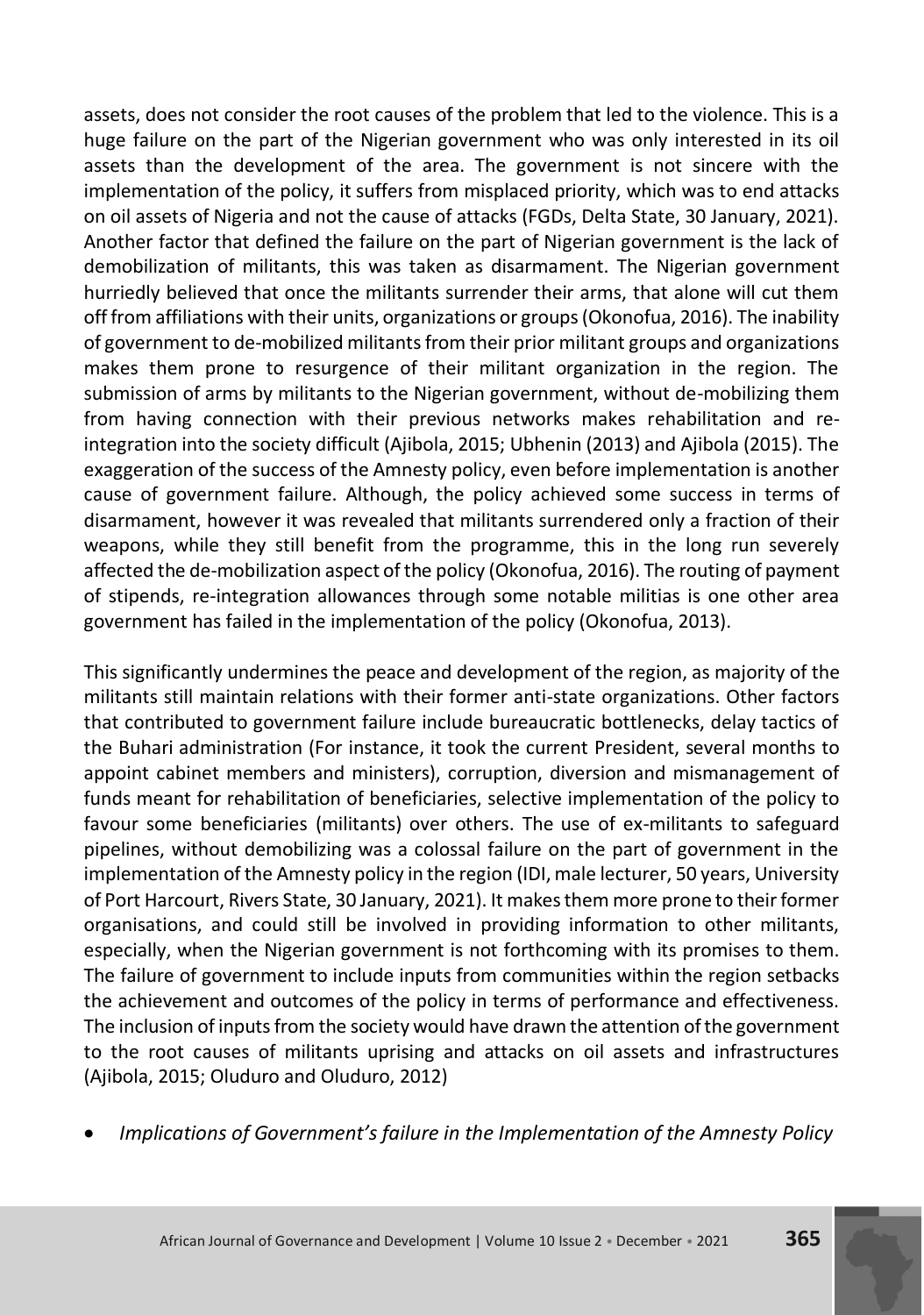The effects and consequences of failing to implement policy, especially the one that has no defined mechanism or strategy for the assessment of the policy, are enormous and devastating. One of the implications of this hurriedly packaged programme is that it resulted into resurgence of an anti-state organization called the Niger-Delta Avengers. This was an aggression or action from militants, especially, those, who were on the programme, but were not de-mobilized, following alleged delay or perception that the Buhari administration may want to discontinue the Amnesty policy. These militants felt betrayed and was apprehensive of the fact that a change in government, especially from President Jonathan, who was from the region to Buhari from the north, the Nigerian government may discontinue the rehabilitation and re-integration programme. The suspicion of militants was based on the body language of Buhari's style of leadership that has been characterized by delay. This delay, which later manifested in the failure of government to promptly pay for training and rehabilitation allowances and stipends to militants succinctly explained the cause of resurgence of militancy in the region at the inception of this regime.

It led to bombing of oil wells and infrastructures, kidnapping of oil expatriates, attacks on Nigerian security agencies, some of whom are from that region (IDI, female lecturer, 59 years, Federal University Otuoke Bayelsa, 27 January, 2021). Bombing of oil assets does not just affect only the Nigerian assets, but human beings living in communities hosting such natural resources. It affects their source of income, land, environment, and properties. Many lives have been wasted due to bombing aimed at oil infrastructures, but unfortunately hit playing children in their compound or on streets (IDI, male officer, 40years, community leader, Delta State, 10 February 2021). This implication was succinctly buttressed in Adeosun et al (2016), that despite the policy, there are rising cases of kidnapping, violence, and organized crimes by some militants, due to government's failure to de-mobilize them. This distorts the peace and development of the region, which the government set as one of the policy's goals (Okonofua, 2016).

From the foregoing, it is obvious that the attitude of the government or Nigerian state was about protecting its oil interest and not improving the poor socio-economic conditions of people in the region. The state was more interested in putting an end to problems affecting her oil production capacity than finding solutions to problems propelling militants to attack its oil assets and infrastructure. This assertion corroborates that of Ubhenin (2013) and Ajibola (2015) who had earlier averred that because amnesty policy is ex-militants centred it has stimulated more uprising of militants' activities from jobless youths who were desperate in getting the attention of government through bargaining or negotiation and be included in the programme. Another implication of government's failure, especially, in the use of ex-militants to man and secure oil pipelines and routing payment of stipends and allowances through them, is the inordinate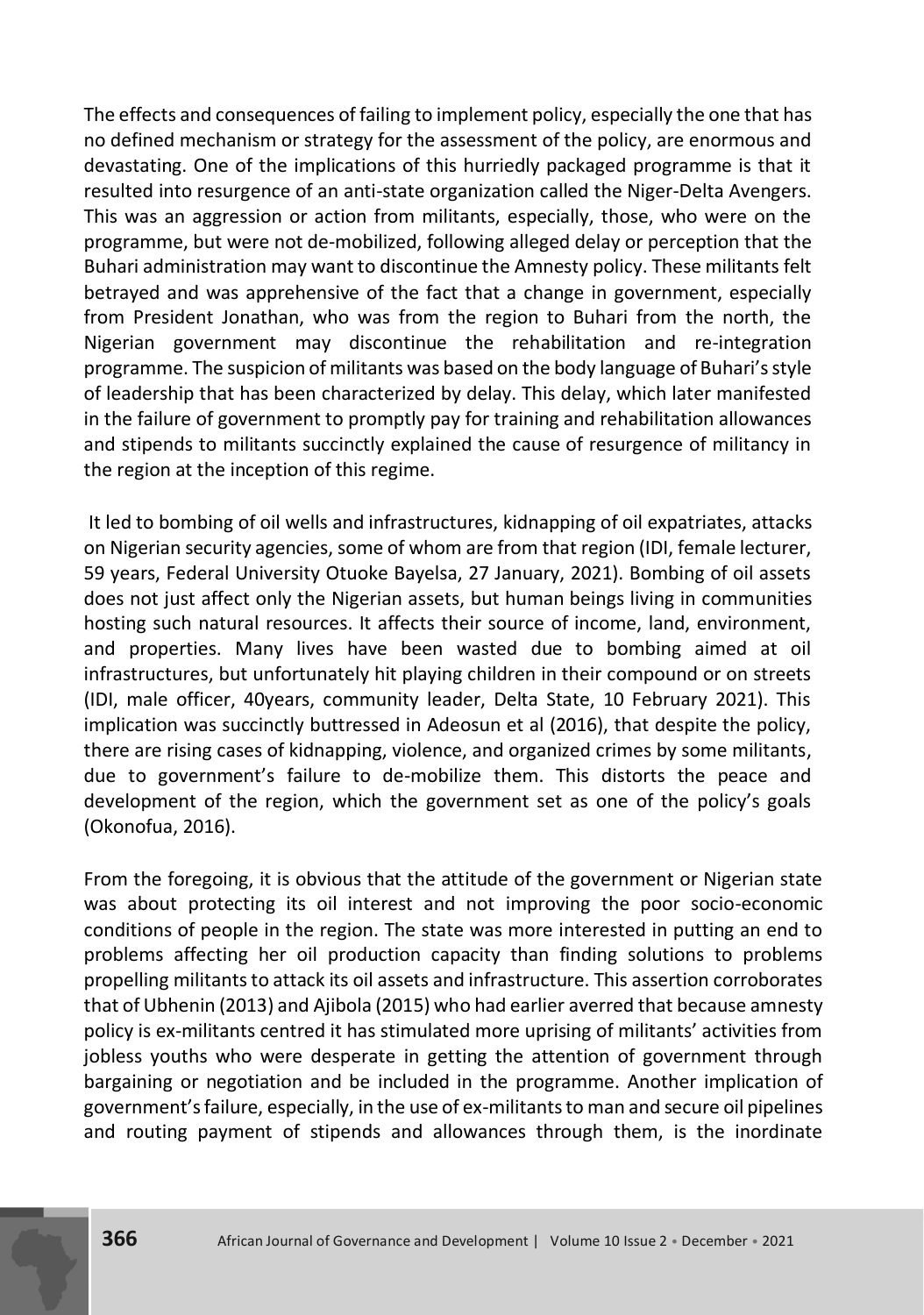enrichment of these militants, although, government thought that, if it can get the cooperation of the notorious ones, there will be peace and end to attacks on oil infrastructures (Ajibola, 2015; Okonofua, 2011). This has a deeper implication as it exacerbates the resurgence of more dangerous groups and organizations that cannot be control by government's recruited ex-militants (FGDs, Beyelsa State, February 18, 2021).

The lavish life-style of ex-militants in the society, especially with the empowerment coming from the Nigerian government influenced jobless youths in the region to become members of anti-state organizations that caused violence and attack oil infrastructures. Thus, the manning of oil pipelines by ex-militants, was only able to restore peace temporarily, the implication of that decision by government outweighs its benefits. It led to corruption between ex-militants and government officials in charge of logistics and administration of the policy (Okonofua, 2011; 2013). It exacerbated extortions, substitution of names of documented beneficiaries with non-beneficiaries, delay in payment of allowances and stipends, witch-hunting among militants, who used money meant for beneficiaries to maintain and nurture militant organizations. In the long, the Amnesty policy further created more dangerous problems, divisions, inequality, rising attacks on the Nigerian state and oil pipelines. The region was largely underdeveloped and devoid of peace as envisaged at the inauguration of the policy in the region IDI, female lecturer, 42 years, Delta State University, Abraka, Delta State, 10 February, 2021). From all the analyses of respondents and scholarly evidence about the character of Nigerian government, amnesty policy and reappearance of anti-state organisation, it can be rightly construed that the failure of the government in the way it goes about the implementation of the policy has caused more damaged than good to the Niger-Delta region. This is because the policy only addresses the symptoms of Niger-Delta problems but does not cure or heal the problems.

#### *Amnesty Policy, Peace, and Development in Niger-Delta*

The essence of this objective is to examine, if any, the amnesty programme engenders development and peace in the region. It intends to provide opportunity for respondents to speak in concrete terms on how the policy has fared in terms of restoring peace and contributing to development in the region. While opinions differ on how the policy has engender development and peace, all respondents agreed that if the policy had focused on addressing infrastructural and developmental deficiencies of the region, as well as creation of jobs relative peace and development would have been restored in the region. This view corroborates submissions of the following IDI:

> "As one of the supervisors of the amnesty policy, we know that the policy did not in any way address the root problems that provoked series of planned attacks on oil infrastructures. In fact, the exclusion of non-militant but jobless youths are the main cause of resurgence attacks and formation of dangerous militant groups. Therefore, for the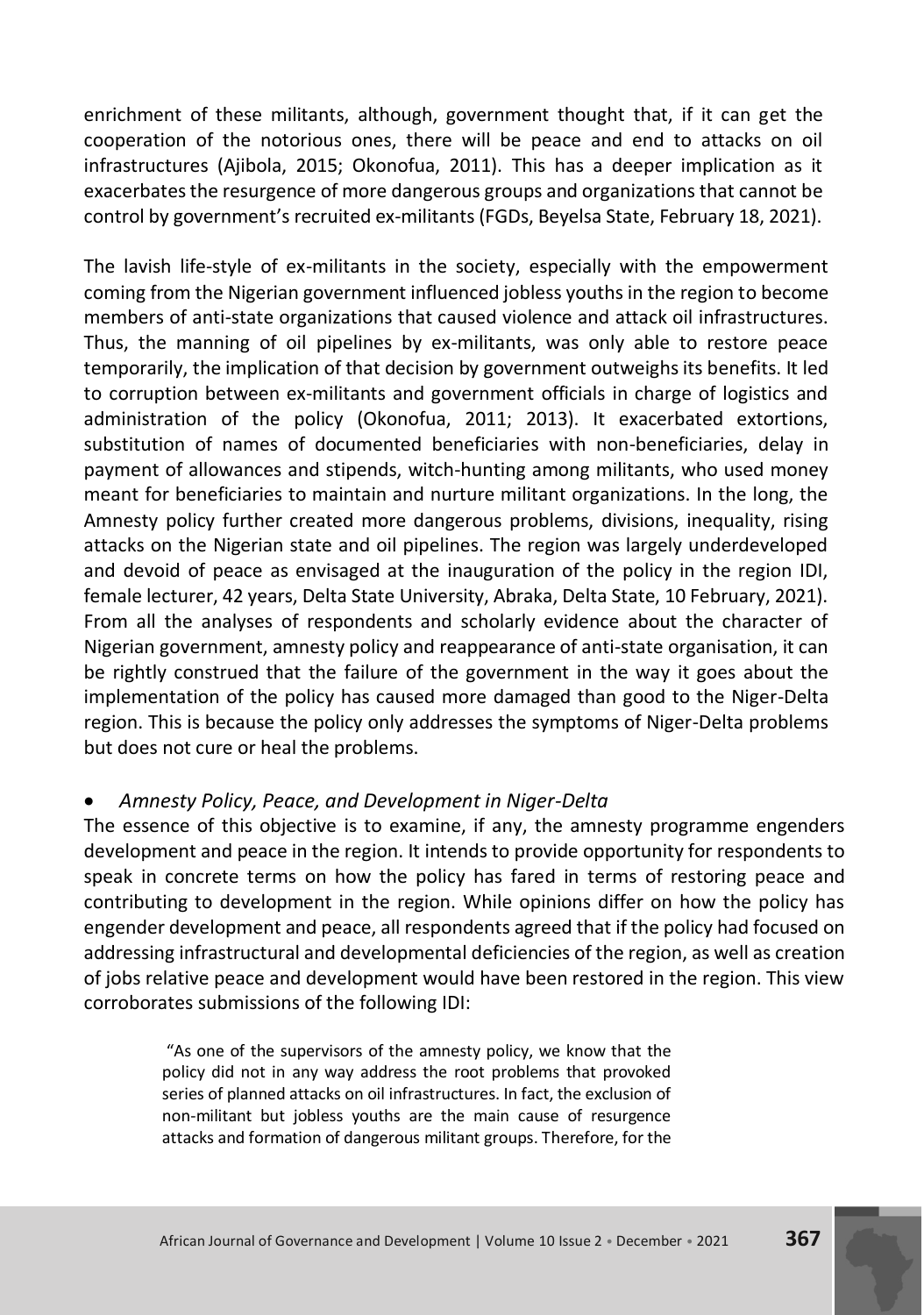policy to engender peace and development, it must target rehabilitation of communities, cleaning of the environment, infrastructure, social security and inclusion of vulnerable people (women, children and youths) (IDI, female supervisor, 36 years, Amnesty office, Port-Harcourt, Rivers State, 30 January, 2021).

It is clear that despite the Amnesty policy, peace and development are still very elusive in the region. This is partly because the government failed to include people from the society who bears the brunt of militant attacks and at the receiving end of deplorable conditions in the region. The inclusion of the people could have made a significant difference as more reliable information on social and economic problems inherent in the region would have been factored into the policy objectives. This is consistent with findings that the expected peace and development that the Nigerian government promised by unveiling the amnesty policy was not achieved as there are rising cases of offensive threats, attacks, and clashes between the security forces and anti-state organizations in the region (Okonofua, 2011; Oluduro and Oluduro, 2012; Aworawo, 2013). In a concise but related view, an IDI states that:

> "Amnesty policy was only able to accomplish the pardoning of some militants and submission of fraction of ammunitions in the region. The much-desired peace and development hyped by the Nigerian government and its elites are not achieved. Till date, gunmen and other militants' havocs are on the increase in the region. The region is not totally free from activities of anti-state organizations. The deplorable conditions that the government claimed to improve through the policy has not been achieved. In fact, the situation, as regards development is worse as the region is ravaged with problem of abandoned and uncompleted infrastructural projects. (IDI, male, 41 years, Amnesty office, Bayelsa, 27 January, 2021).

The foregoing corroborates the view of Ekumaoko (2013) who opines that even though the huge funds spent on rehabilitation and re-integration of ex-militants does not in any way stopped them from threatening attacks on the Nigerian state and oil assets. It contributed very little or nothing, to the peace and development of the region (Okonofua, 2011)

# **Discussion of Findings**

Results from empirical reviews, responses and submissions of respondents during interview session, showed that character of Nigerian state and government towards implementation of the policy was only protect its interests and not that of the people. For majority of respondents, believed that the failure of the government to clearly defined the measuring strategy and mechanisms of the policy, the non-inclusion of the people in communities in the decision-making process or plan of the amnesty policy, bureaucratic delays, corruption, mal-administration, the hyping of the success of the policy, even before implementation,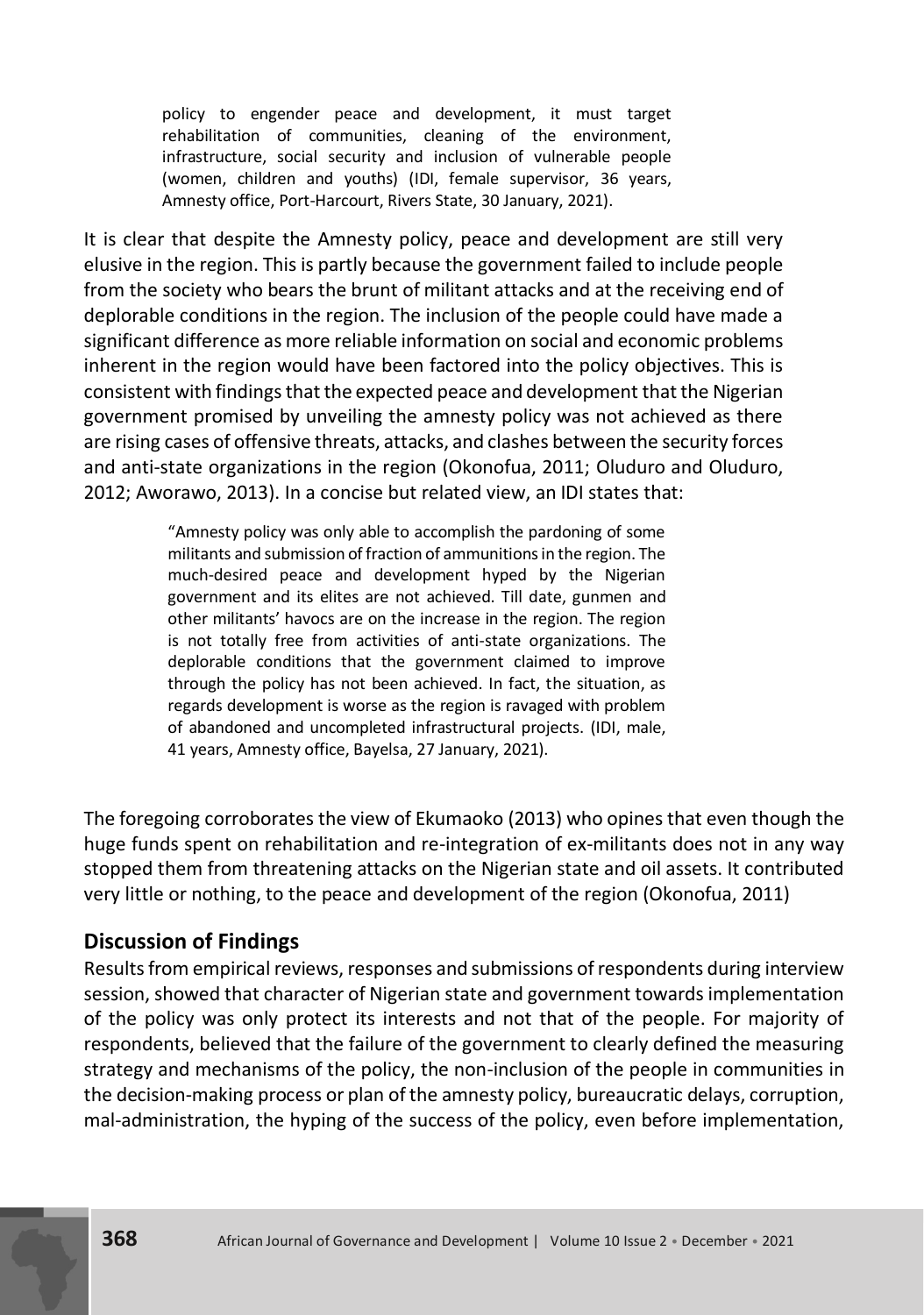and others are contributory factors to poor implementation of the amnesty policy (Adrian and Ben 2016)

This has severe implications for continual attacks on oil assets by the Niger-Delta Avengers, an anti-state organization formed after the commencement of the amnesty policy. The failure of government in its attempt to effectively manage the policy to be an all-inclusive programme, where all ex-militants have equal opportunity and rights, provokes the resurgence of anti-state organisations in the region (Adeosun et. al., 2015; Ajibola, 2015; Okonofua, 2016). For example, the routing of stipends and re-integration allowances through some ex-militants, and offering some ex-militants the job of policing oil infrastructures are enough to cause feelings of jealousy, greed, hate, which in turn, could triggered intra or inter groups violence among ex-militants. Similarly, the government failure to de-mobilized surrendered militants has severe implication for peaceful reintegration of ex-militants into the society (Ikelegbe and Umukoro 2016; Adrian and Ben 2016; Ajibola 2015; Iyabobola 2015).

On how the policy has fared in the region, evidence from both respondents and empirical reviews showed that despite the prospect of the policy, peace and development in terms of ameliorating deplorable socio-economic conditions of people are hardly accomplished (Akor 2011; Ekumaoko 2013; Aghedo 2015; Ubhenin, 2013).

# **Conclusion**

The Amnesty policy was designed by the Nigerian government to curb recurrent attacks and violence in the Niger-Delta region, with the hope that, if militant attacks and violence are stopped, there can be peaceful atmosphere, where development can thrive. However, reverse has been the case, as the policy has further triggered the formation of the Niger-Delta Avengers. This group was formed after the implementation of the policy, due to perceived failure of the government to adequately implement the policy as expected. One of such failures was the body language and disposition of the current ruling government towards the implementation of the policy, which was manifested in the delay in the payment of rehabilitation training programme fees for ex-militants, ejection notices by institutions, where ex-militants are being rehabilitate and many other factors. This attitude provoked more dangerous attacks and violence in the region. This was possible because the Nigeria government took disarmament as the same as de-mobilization. Thus, the failure of the government to de-mobilized ex-militants, still makes them maintain their former links and affiliations with their former groups, hence, their easy access to weapons to carry out violence, despite being covered by the policy. This negates and undermines the policy's expected ends (peace and development). Till date, the region is still largely unpeaceful and underdeveloped.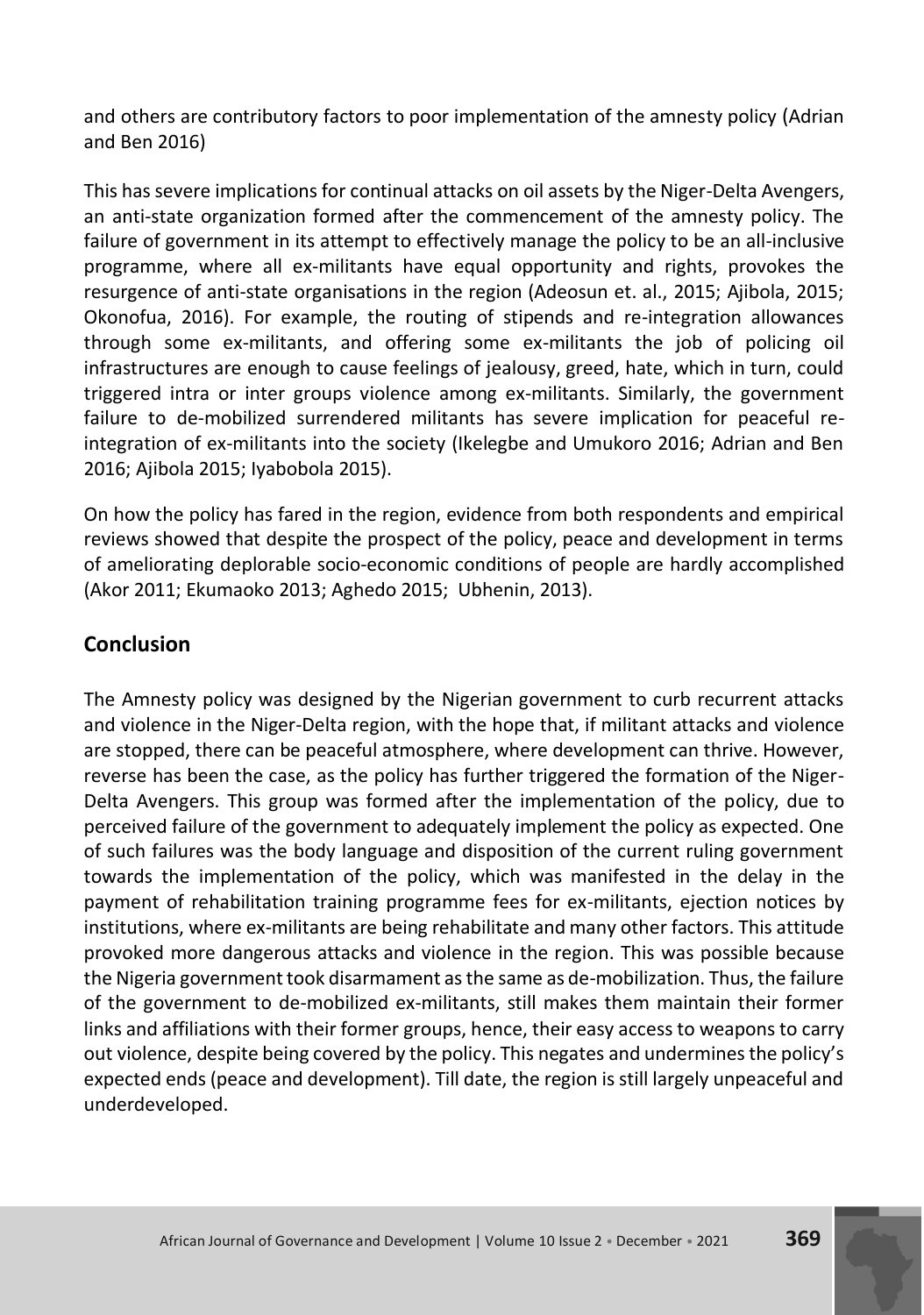To address this problem and improve policy implementation, the findings of this study suggest that there is a need for reliable data that comprehensively captures the socioeconomic problems of the people. Further, active involvement of the people in data gathering and decision-making processes of viable and people-oriented policy is required. This is a departure from former policies that are handed over or imposed on the people without their input. The active involvement of people in policy initiatives decisions will enhance the success of the policy, this is because, the people have more accurate knowledge of problems causing violence and incessant attacks on oil assets in the region. For example, if policy inputs are provided by the people or society, then, the policy expected goals will be more focused on the peace and development of the society rather than the enrichment of selected few. The Nigerian government should redirect the focus of the amnesty policy to address socio-economic challenges in the region.

### **Acknowledgements**

We acknowledge the assistance of anonymous fellows in facilitating some of the interviews.

# **References**

- Adeosun, A.B., Ismail, N., and Zengeni, K.T. (2016). Elites and conflict in Nigeria: A case study of the Niger Delta insurgency. *Intentional Journal of Political Science and Development* 4(8), 301-314.
- Adrian, G and Ben D (2016) The land of black gold, corruption, poverty and sabotage: Overcoming the Niger Delta's problems through the establishment of a Nigerian Non-Renewable Revenue Special Fund (NNRSF), Cogent Social Sciences, 2:1, DOI: [10.1080/23311886.2015.1126423](https://doi.org/10.1080/23311886.2015.1126423) . Available online at: [https://www.tandfonline.com/doi/full/10.1080/23311886.2015.1126423.](https://www.tandfonline.com/doi/full/10.1080/23311886.2015.1126423)  Accessed 05/07/2021
- Aghalino, S. O. (2012). From NDDC to Amnesty: Change and Continuity in the Denouement of the Niger Delta Crisis. In Otoide, Leo. Ed. *History Unlimited*. Benin City: Mindex Publishers. pp. 43-60. [http://www.sciepub.com/reference/103168.](http://www.sciepub.com/reference/103168) Accessed on 05/07/2021.
- Aghedo, I. (2015). Sowing peace, reaping violence: Understanding the resurgence of kidnapping in post-amnesty Niger Delta, Nigeria. Insight on Africa, 7(2), 137–153
- Afolabi, O. S, and Agunyai S.C. (2017). Governance Crisis in Nigeria's Fourth Republic: Exploring the attitude of the Nigerian State, Politicians and their Cronies. *Taiwan Journal of Democracy*, 13(2):153-175. Taiwan
- Agunyai, S. C. (2018). Emerging Governance Crises in Twenty-First Century Nigeria. In. A. Adebusuyi and K. Ikuteijo (Eds), *Africa Now: Emerging issues and Alternative Perspective*. Springer Publication, Palgrave Macmillan, pp. 211-239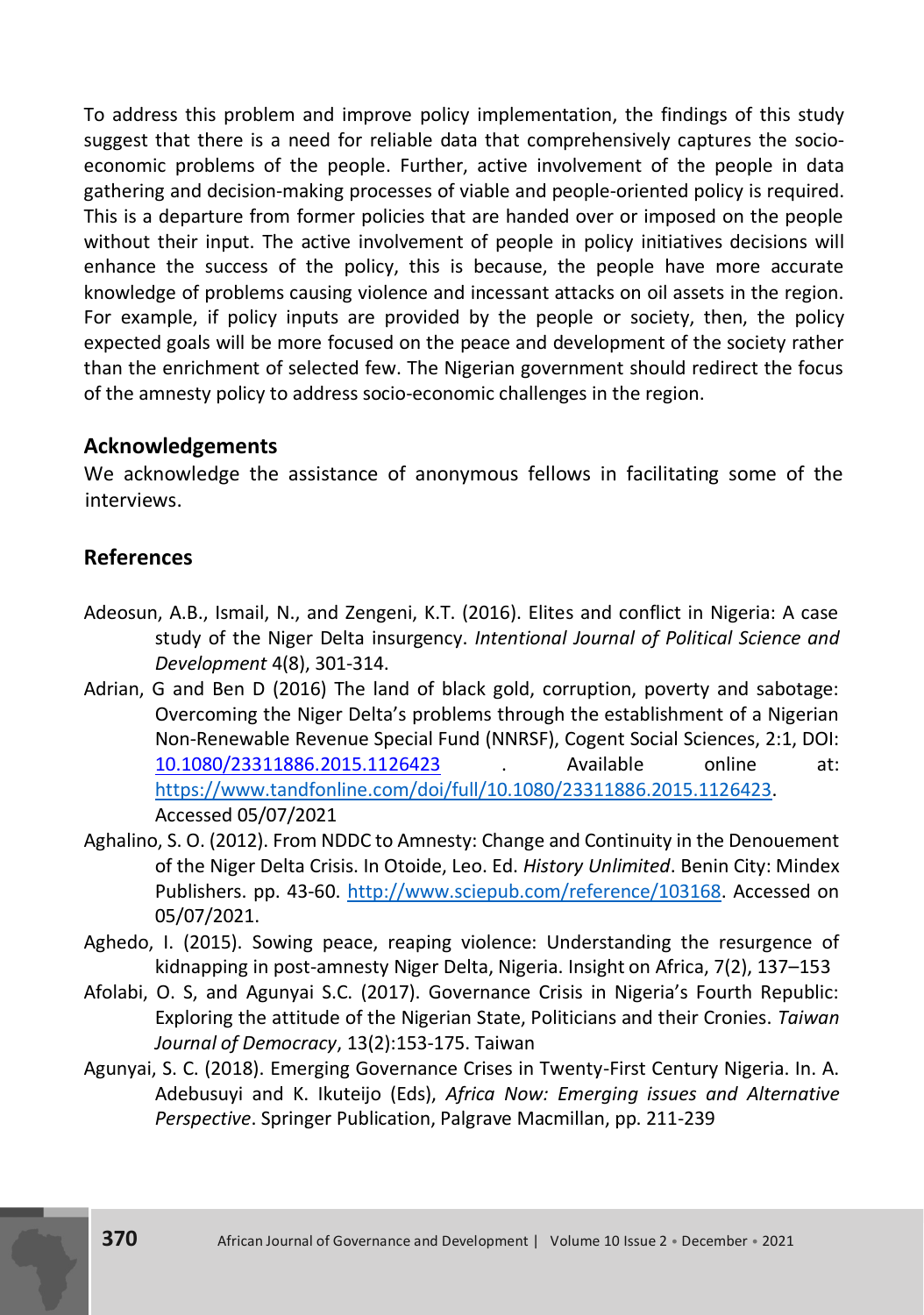- Agunyai, S. C., and Olawoyin, K.W. (2019). Legislative-Executive Corruption and Good Governance in Nigeria: Insights from Buhari's Administration in the Fourth Republic. In Omololu Fagbadebo and Fayth Ruffin (Eds), *Perspectives on the Legislature of Accountability in Nigeria and South Africa* pp.105-119. Springer, Lightning Source UK Ltd, Milton Keynes UK
- Ajayi, A. I., and Adesote, A. S. (2013). The gains and pains of the amnesty programme in the Niger Delta region of Nigeria, 2007–2012: A preliminary assessment. *Journal of Asian and African Studies, 48*, 506–520.10.1177/0021909613493607. Available on line at [https://journals.sagepub.com/doi/full/10.1177/0021909613493607.](https://journals.sagepub.com/doi/full/10.1177/0021909613493607) Accessed on 05/07/2021.
- Ajibola, I. O. (2015). Nigeria's amnesty programme: The role of empowerment in achieving peace and development in post-conflict Niger Delta. *SAGE Open*, 5(3), 1-11.
- Akinola, A. (2011). Niger Delta crisis: The nexus between militants' insurgency and security in West Africa. *African Security*, 4(1), 65–80. http://doi.org/10.1080/19392206.2011.563180
- Ako, R. (2011). The struggle for resource control and violence in the Niger Delta. In: Obi, C. and S.A. Ristad eds. *Oil and insurgency in the Niger Delta: Managing the complex politics of petro-violence*. London/New York, 2 Ed Books.
- Alli, Y. ( 2013). Amnesty: Rumblings in the creeks. http://thenationonlineng .net /news. February 14, 2013. Accessed 05/06/2021
- Alphonsus, O. I and Mohammad, S. B. S, (2015). Challenges Facing Niger Delta Development Commission (NDDC) Projects in Imo State and Niger Delta Region in Nigeria. *International Journal of Humanities and Social Science* 5(6): 37-48. Available **on** and the contract of the contract of the contract of the contract of the contract on  $\alpha$ [https://www.researchgate.net/publication/281295248\\_Challenges\\_Facing\\_Niger](https://www.researchgate.net/publication/281295248_Challenges_Facing_Niger_Delta_Development_Commission_NDDC_Projects_in_Imo_State_and_Niger_Delta_Region_in_Nigeria.%20Retrieved%2005/07/2021)

Delta Development Commission NDDC Projects in Imo State and Niger D [elta\\_Region\\_in\\_Nigeria. Accessed 05/07/2021.](https://www.researchgate.net/publication/281295248_Challenges_Facing_Niger_Delta_Development_Commission_NDDC_Projects_in_Imo_State_and_Niger_Delta_Region_in_Nigeria.%20Retrieved%2005/07/2021)

- Apah, S. (2014). Ex-militants protest over exclusion of proposed Toru-ebe State. *Daily Independent*. http://dailyindependent.com/2014/07/ex-militants. Acessed 05/07/21
- Aaron, K. K. (2015). Relative deprivation and insurgency: What lessons from Nigeria's flawed federalism? *International Area Studies Review*, 18(2), 164–181. http://doi.org/10.1177/2233865915572168
- Aworawo, D. (2013). Deprivation and resistance: environmental crisis, political action, and conflict resolution in the Niger Delta since the 1980s. *Journal of International and Global Studies*, 52–70
- Beloveth O. N (2015) The Politics of Conflict over Oil in the Niger Delta Region of Nigeria: A Review of the Corporate Social Responsibility Strategies of the Oil Companies. *American Journal of Educational Research*. 3(4):383-392. doi: 10.12691/education-3-4-1.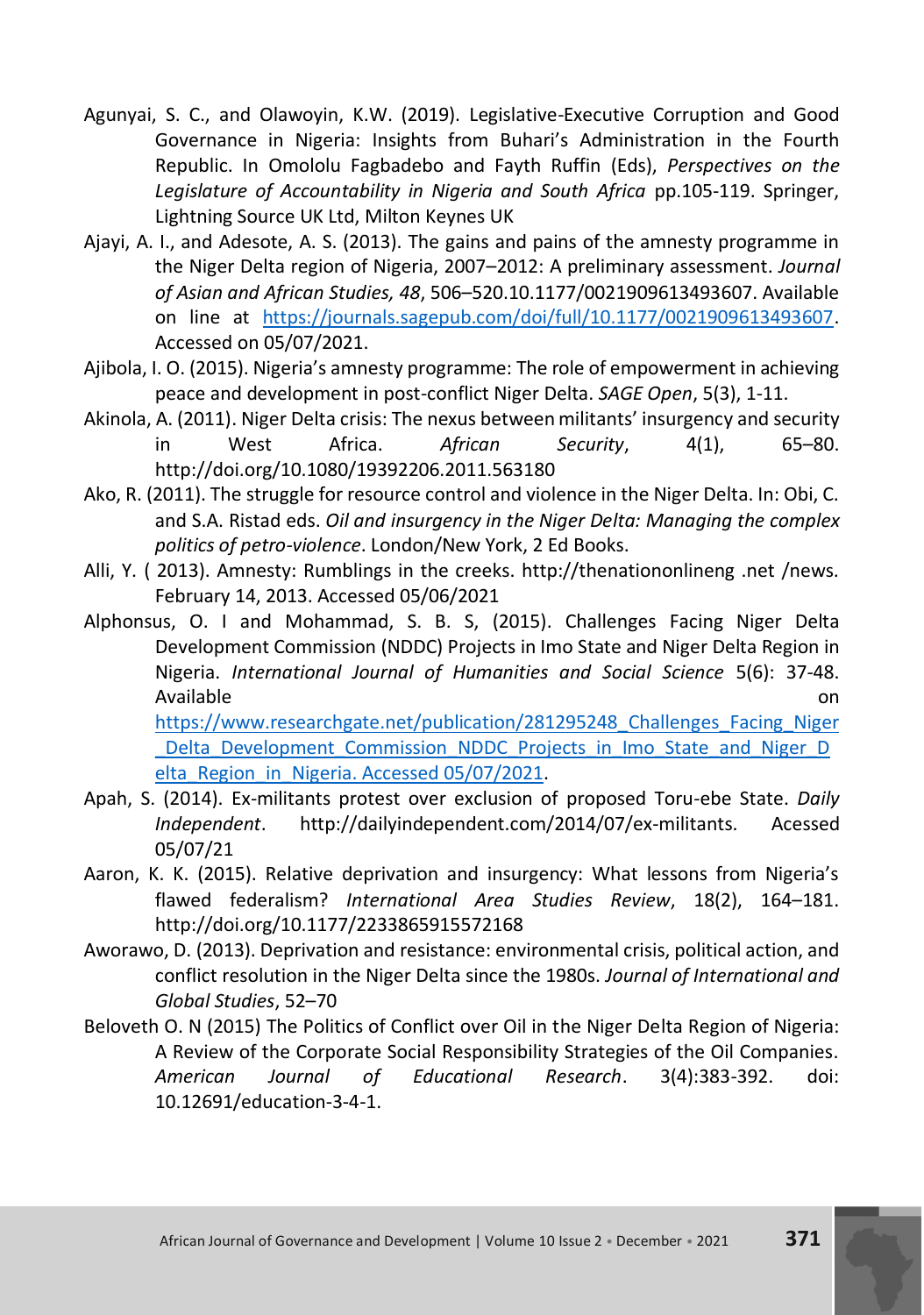[https://citeseerx.ist.psu.edu/viewdoc/download?doi=10.1.1.1047.3420&rep=rep](https://citeseerx.ist.psu.edu/viewdoc/download?doi=10.1.1.1047.3420&rep=rep1&type=pdf) [1&type=pdf.](https://citeseerx.ist.psu.edu/viewdoc/download?doi=10.1.1.1047.3420&rep=rep1&type=pdf) Accessed on 05/07/2021.

- Dollard, J., Miller, N. E., Doob, L. W., Mowrer, O. H., & Sears, R. R. (1939). *Frustration and aggression*. New Haven, CT: Yale University Press
- Ekumaoko, C. E. (2013). The Amnesty Question in Post Conflict Niger Delta and Peace-Building. *Arabian Journal of Business and Management Review* 2(1): 1-12. [https://www.semanticscholar.org/paper/The-Amnesty-Question-in-Post-](https://www.semanticscholar.org/paper/The-Amnesty-Question-in-Post-Conflict-Niger-Delta-Ekumaoko/f94fed43f0eb3e2102109f6e70f9e55c56e43647)[Conflict-Niger-Delta-Ekumaoko/f94fed43f0eb3e2102109f6e70f9e55c56e43647.](https://www.semanticscholar.org/paper/The-Amnesty-Question-in-Post-Conflict-Niger-Delta-Ekumaoko/f94fed43f0eb3e2102109f6e70f9e55c56e43647)  Accessed on 05/07/2021.
- Esikot, I. F & Akpan, M. (2013). The Niger Delta crisis in Nigeria: Some moral lessons. *International Journal of History and Philosophical Research*, 1(1), 1–13
- Fukayama, F (2013). *What Is Governance*? Centre for Global Development, working paper 314. New York, Washington, USA. [https://www.files.ethz.ch/isn/159182/1426906\\_file\\_Fukuyama\\_What\\_Is\\_Gover](https://www.files.ethz.ch/isn/159182/1426906_file_Fukuyama_What_Is_Governance.pdf) [nance.pdf.](https://www.files.ethz.ch/isn/159182/1426906_file_Fukuyama_What_Is_Governance.pdf) Accessed on 06/07/2021
- Grossarth-Maticek, R., Eysenck, H. J., & Vetter, H. (1989). The causes and cures of prejudice: An empirical study of the frustration-aggression hypothesis. *Personality and Individual Differences*, 10(5), 547–558. doi:10.1016/0191-8869(89)90037-8
- Idowu, O. F. (2012). Niger Delta crises : Implication for society and organizational effectiveness . *British Journal of Arts and Social Sciences*, 7(I1), 100–112
- Igbekoyi, F. (2012), 'Delta police command arrested 150 kidnappers, robbers within 3 months', Daily Trust, 25 July, www.dailyindependentnig.com/2012/08/del... ... (accessed: 05 July 2021)
- Ikelegbe, A. (2010), Oil, Resource Conflicts and the Post Conflict Transition in the Niger Delta Region: Beyond the Amnesty, (Benin City: CPED Monograph Series), no.3. [https://media.africaportal.org/documents/CPED\\_Monograph\\_series\\_No.\\_3\\_-](https://media.africaportal.org/documents/CPED_Monograph_series_No._3_-_Oil_Resource_Conflicts.pdf) [\\_Oil\\_Resource\\_Conflicts.pdf.](https://media.africaportal.org/documents/CPED_Monograph_series_No._3_-_Oil_Resource_Conflicts.pdf) Accessed on 05/07/2021
- Ikelegbe, A and Umukoro, N (2016). Amnesty Programme and the Resolution of the Niger Delta Crisis: Progress, Challenges and Prognosis. [https://media.africaportal.org/documents/CPED\\_Monograph\\_Series\\_No\\_14-](https://media.africaportal.org/documents/CPED_Monograph_Series_No_14-The_Amnesty_Programme_.pdf) [The\\_Amnesty\\_Programme\\_.pdf.](https://media.africaportal.org/documents/CPED_Monograph_Series_No_14-The_Amnesty_Programme_.pdf) Accessed on 05/07/2021.
- Imiera, P. P. (2020). The corruption race in Africa: Nigeria versus South Africa, who cleans the mess first? *De Jure Law Journal,* 53(1) 70-89. [http://www.saflii.org.za/za/journals/DEJURE/2020/5.html.](http://www.saflii.org.za/za/journals/DEJURE/2020/5.html) Accessed on 05/07/2021.
- Iyabobola O. A. (2015). Nigeria's Amnesty Program: The Role of Empowerment in Achieving Peace and Development in Post-Conflict Niger Delta. DOI: 10.1177/2158244015589996. Available on [https://www.researchgate.net/publication/282501339\\_Nigeria%27s\\_Amnesty\\_P](https://www.researchgate.net/publication/282501339_Nigeria%27s_Amnesty_Program_The_Role_of_Empowerment_in_Achieving_Peace_and_Development_in_Post-Conflict_Niger_Delta) rogram The Role of Empowerment in Achieving Peace and Development i n Post-Conflict Niger Delta. Accessed 05/07/2021.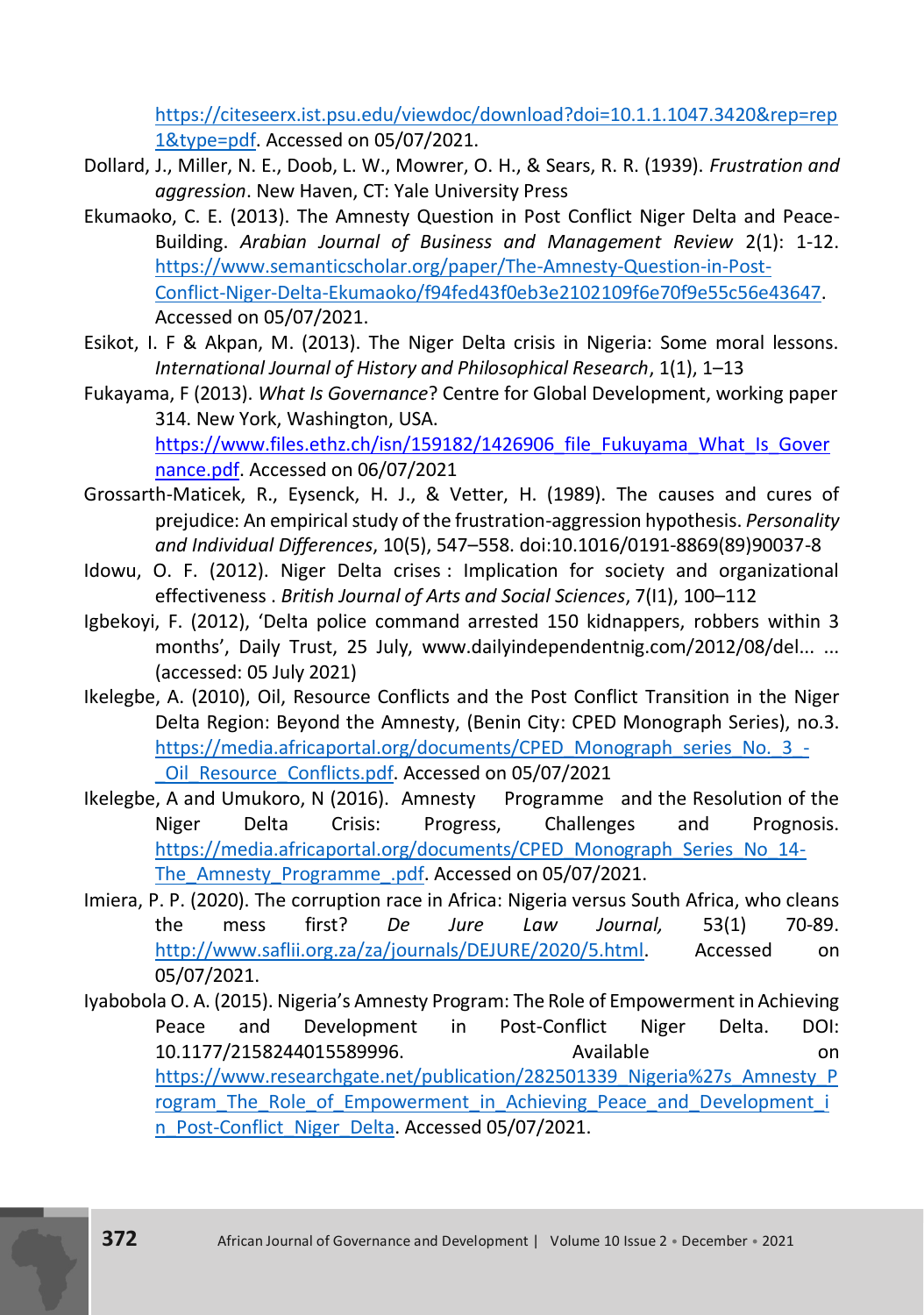- Kalio, G.A, Godfrey-Kalio, I.A, Okafor, B.B (2013). The Amnesty Programme: Integrating Youths as Drivers of the Agricultural Transformation Agenda for Peace Building in the Niger Delta. Report and Opinion 5(9)41-46.
- Madubuko, C. (2014). Environmental pollution: The rise of militarism and terrorism in the Niger Delta of Nigeria. *International Journal of Rural Law and Policy Mining in a Sustainable World*, 5(2005), 1–11
- Morlan, G. K. (1949). A note on the frustration–aggression theories of Dollard and his associates. *Psychological Review,* 56(1), 1–8. doi:10.1037/h0056948
- Okonofua, B. A. (2011). *Paths to peacebuilding: Amnesty and the Niger Delta Violence*  (Doctoral dissertation). Georgia State University, Atlanta. http://scholarworks.gsu.edu/sociology\_diss/62
- Okonofua, B. A. (2013, April 2). Triangulation, emotional reactivity, and violence in the Niger Delta. *Sage Open*, 1-14. doi:10.1177/2158244013483758
- Okonofua, B.A. (2016). The Niger Delta Amnesty Program: The Challenges of Transitioning from Peace Settlements to Long-Term Peace, *SAGE Open,* 1-16, https://journals.sagepub.com/doi/pdf/10.1177/2158244016654522.
- Oluduro, O., & Oluduro, O. F. (2012). Nigeria: In search of sustain-able peace in the Niger Delta through the Amnesty Programme. *Journal of Sustainable Development*, 5, 48-61
- Onuoha, B. (2015). Peace and security concerns in the Niger Delta: A persisting struggle for autonomy and self-determination. *Journal of Contemporary African Studies,* 33(1), 69–87. http://doi.org/10.1080/02589001.2015.1021211
- Osaghae, E. E., & Ikelegbe, A., Olarinmoye, O. & Okhonmina, S. (2007). Youth militias, selfdetermination and resource control struggles in the Niger-Delta region of Nigeria. Leiden: Contract Contract African Contract Studies Studies Leiden. [http://www.ascleiden.nl/Pdf/cdpnigeriaRevisedOsaghae\[1\]2.pd.](http://www.ascleiden.nl/Pdf/cdpnigeriaRevisedOsaghae%5b1%5d2.pd) Accessed 15/08/2021
- Oyefusi, A. (2014). Oil bunkering in Nigeria's post-amnesty era: An ethnopolitical settlement analysis. *Ethnopolitics* 13(5), 522–545. http://doi.org/10.1080/17449057.2014.931120
- Petr, V. (2007). *Governance: Defining the Concept*. Faculty of International Relations Working Papers. University of Economics, Prague. [https://www.researchgate.net/publication/40345960\\_Governance\\_defining\\_the](https://www.researchgate.net/publication/40345960_Governance_defining_the_concept) [\\_concept.](https://www.researchgate.net/publication/40345960_Governance_defining_the_concept) Accessed 05/07/2021.
- Pugel, J. (2009). Measuring reintegration in Liberia: Assessing the gap between outputs and outcomes. In R. Muggah (Ed*.), Security and post-conflict reconstruction: Dealing with fighters in the aftermath of war* (pp. 70-102). New York, NY: Routledge.
- Seligman, M. E. P. (1975). *Helplessness: On depression, development, and death*. San Francisco, CA: Freeman.